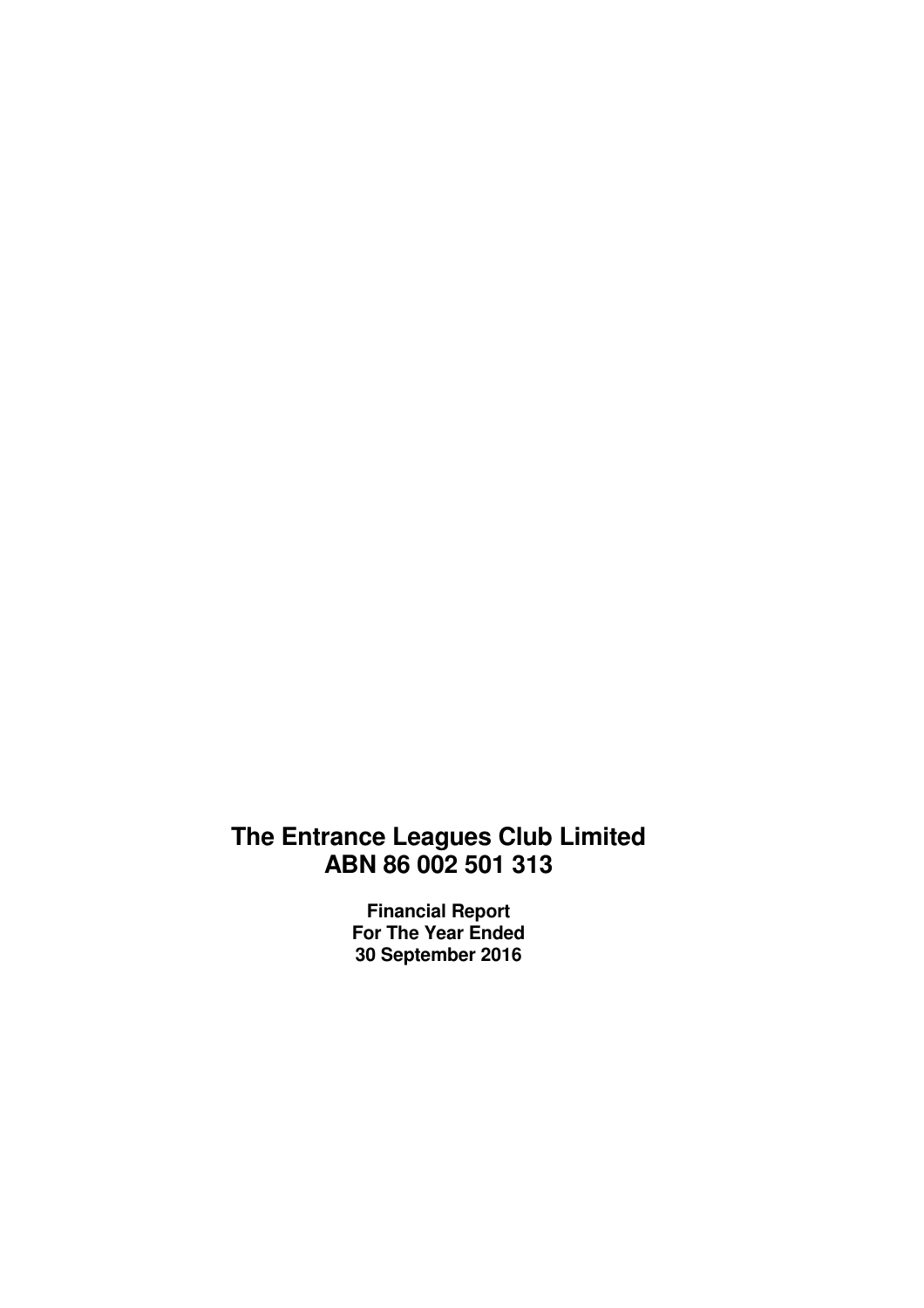## Financial Report<br>For The Ended 30 September 2016

## **Page Number**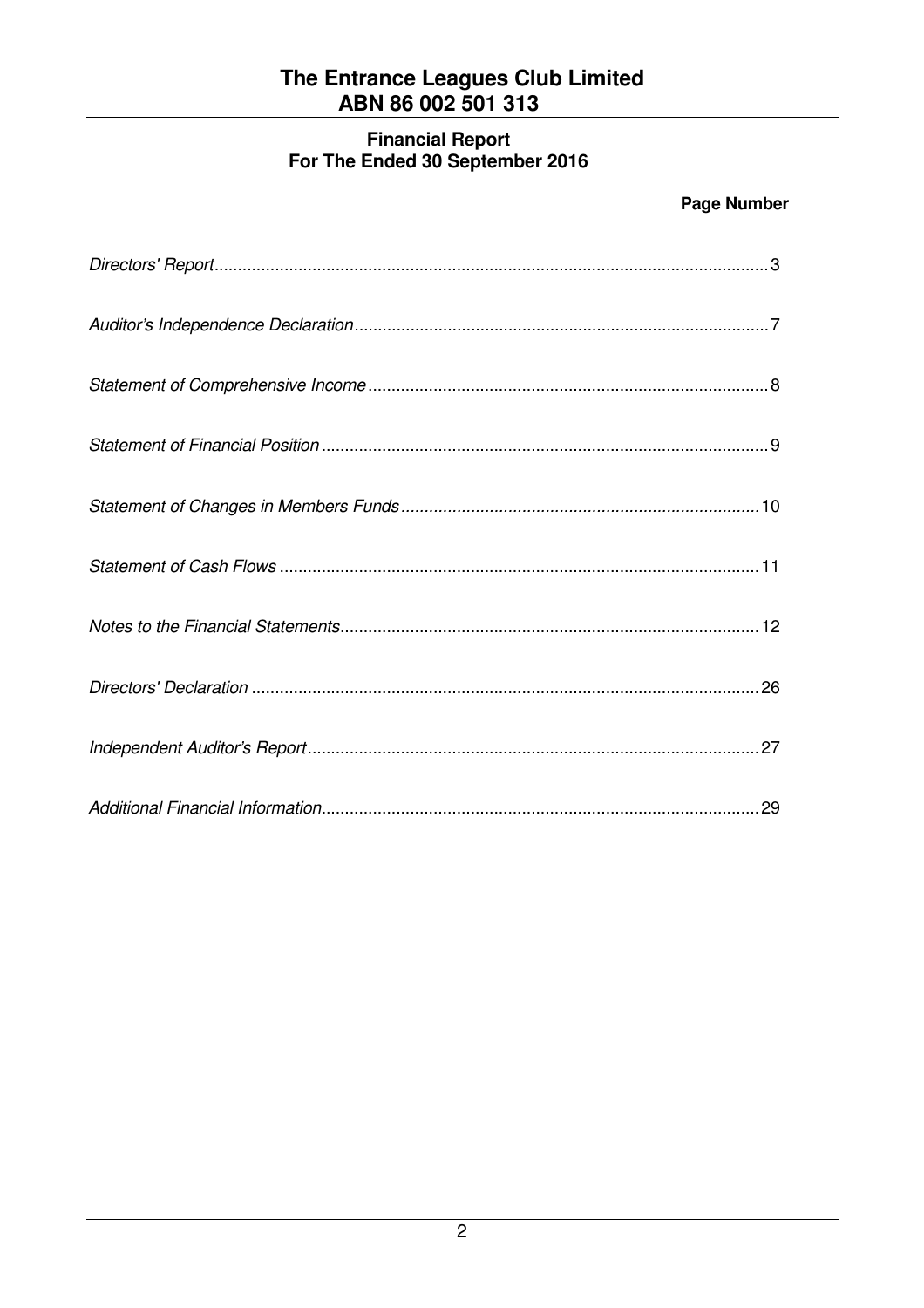The Directors submit herewith their report on the company for the financial year ended 30 September 2016.

#### **Information on Directors**

The name and particulars of the Directors of the Company in office at the date of this report are:

| <b>Name</b>         | <b>Particulars</b>                                                                                                                                                                                            |
|---------------------|---------------------------------------------------------------------------------------------------------------------------------------------------------------------------------------------------------------|
| D L Hart            | President, Retired Waste Services Manager, joined the board in 1988.<br>Responsibilities:<br>Board Meetings 12: Attended 11<br>Membership/Discipline Meetings 7: Attended 7<br>Special Meetings 1: Attended 1 |
| <b>V P Mitchell</b> | Vice President, Retired Nurse, joined the board in 1986.<br>Responsibilities:<br>Board Meetings 12: Attended 12<br>Membership/Discipline Meetings 7: Attended 6<br>Special Meetings 1: Attended 1             |
| P G Dawson          | Director, Travel Consultant, joined the board in 2008.<br>Responsibilities:<br>Board Meetings 12: Attended 11<br>Membership/Discipline Meetings 7: Attended 7<br>Special Meetings 1: Attended 0               |
| F Hartup            | Director, Company Director, joined the board in February 2012<br>Responsibilities:<br>Board Meetings 12: Attended 11<br>Membership/Discipline Meetings 7: Attended 6<br>Special Meetings 1: Attended 1        |
| G Nixon             | Director, Business Unit Manager, joined the board in February 2013.<br>Responsibilities:<br>Board Meetings 12 : Attended 10<br>Membership/Discipline Meetings 7: Attended 4<br>Special Meetings 1: Attended 1 |
| <b>G</b> Rimmer     | Director, Business Proprietor, joined the board in 2007.<br>Responsibilities:<br>Board Meetings 12: Attended 10<br>Membership/Discipline Meetings 7: Attended 5<br>Special Meetings 1: Attended 0             |
| M J Bates           | Director, Maintenance Engineer, elected to the Board on 22 February, 2016.<br>Responsibilities:<br>Board Meetings 8: Attended 8<br>Membership/Discipline Meetings 3: Attended 2                               |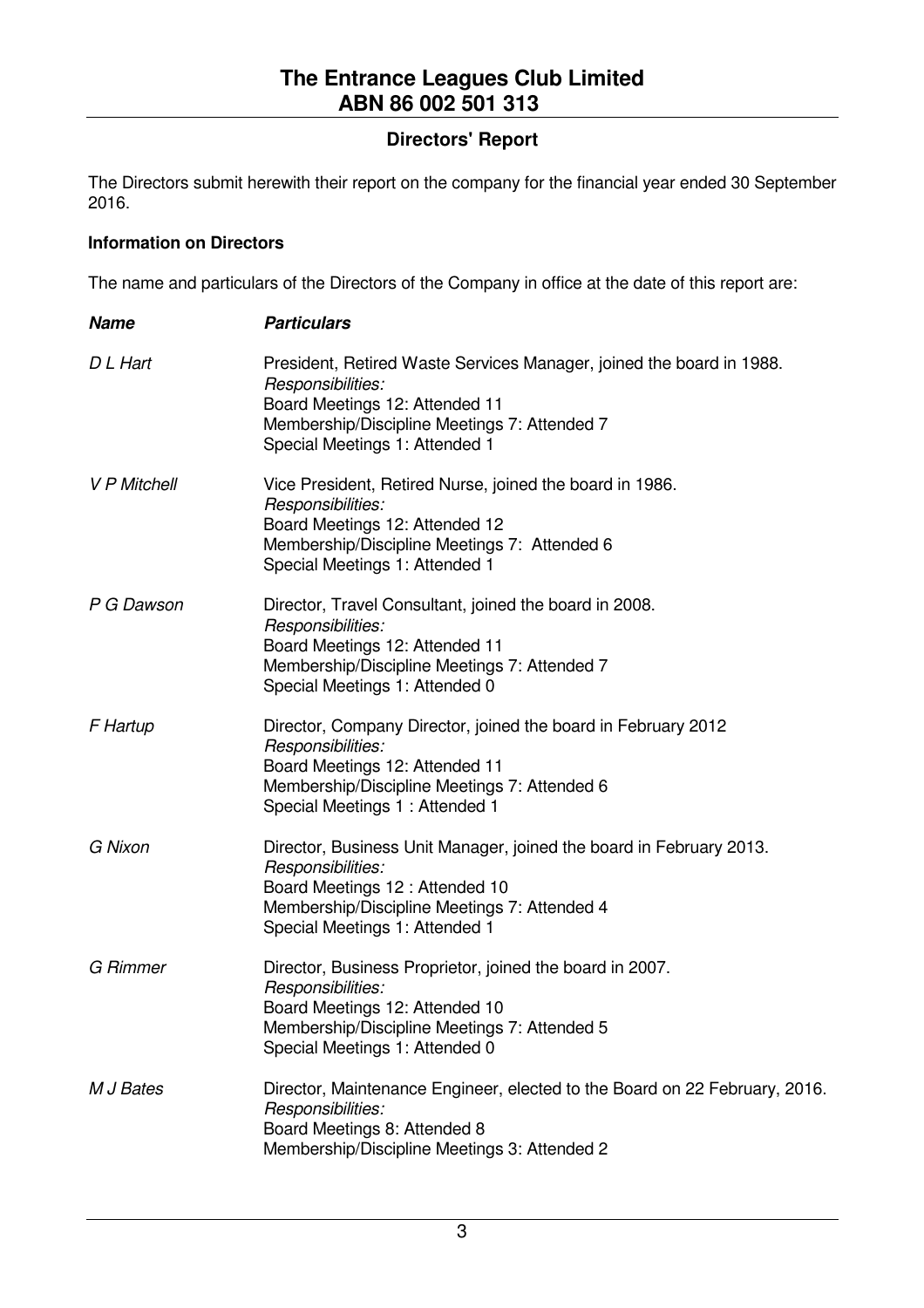#### *P J Andrews* Director, Retired School Teacher, joined the board in 1988. Resigned 22 February, 2016.  *Responsibilities:*  Board Meetings 4: Attended 3 Membership/Discipline Meetings 4: Attended 4 Special Meetings 1: Attended 1

#### **Company Secretary**

Mr Mark Chaffey held the position of Company Secretary during and up until the end of the year.

#### **Principal activities**

The company's principal activities during the course of the financial year were the operation of a licensed club and to promote the game of rugby league football.

There were no significant changes in the nature of the company's activities during the financial year.

#### **Membership**

The Company is a company limited by guarantee and is without share capital. The number of members as at 30 September 2016 and the comparison with last year is as follows:

| 2016 | 16,169 |
|------|--------|
| 2015 | 15,925 |

#### **Operating result**

The net profit for the year amounted to \$744,640 compared with \$1,186,274 in the prior year. This result was after charging \$1,730,404 (2015:\$ 1,642,964) for depreciation and amortisation.

#### **Objectives**

#### **Short-term Objectives**

The vision of the Board and Management is to run a successful business, to be profitable and financially sound, to retain a strong family atmosphere and provide family oriented facilities to the local community. An integral part of this vision is also to retain the personal touch that the Club has with its members and to continue to strive for customer service excellence. This is something that both the Board and Management believe will continue to give the Club a competitive edge as it continues to grow in membership numbers and size.

Be recognised in the community as a progressive and successful Club providing a significant contribution to the community as a whole.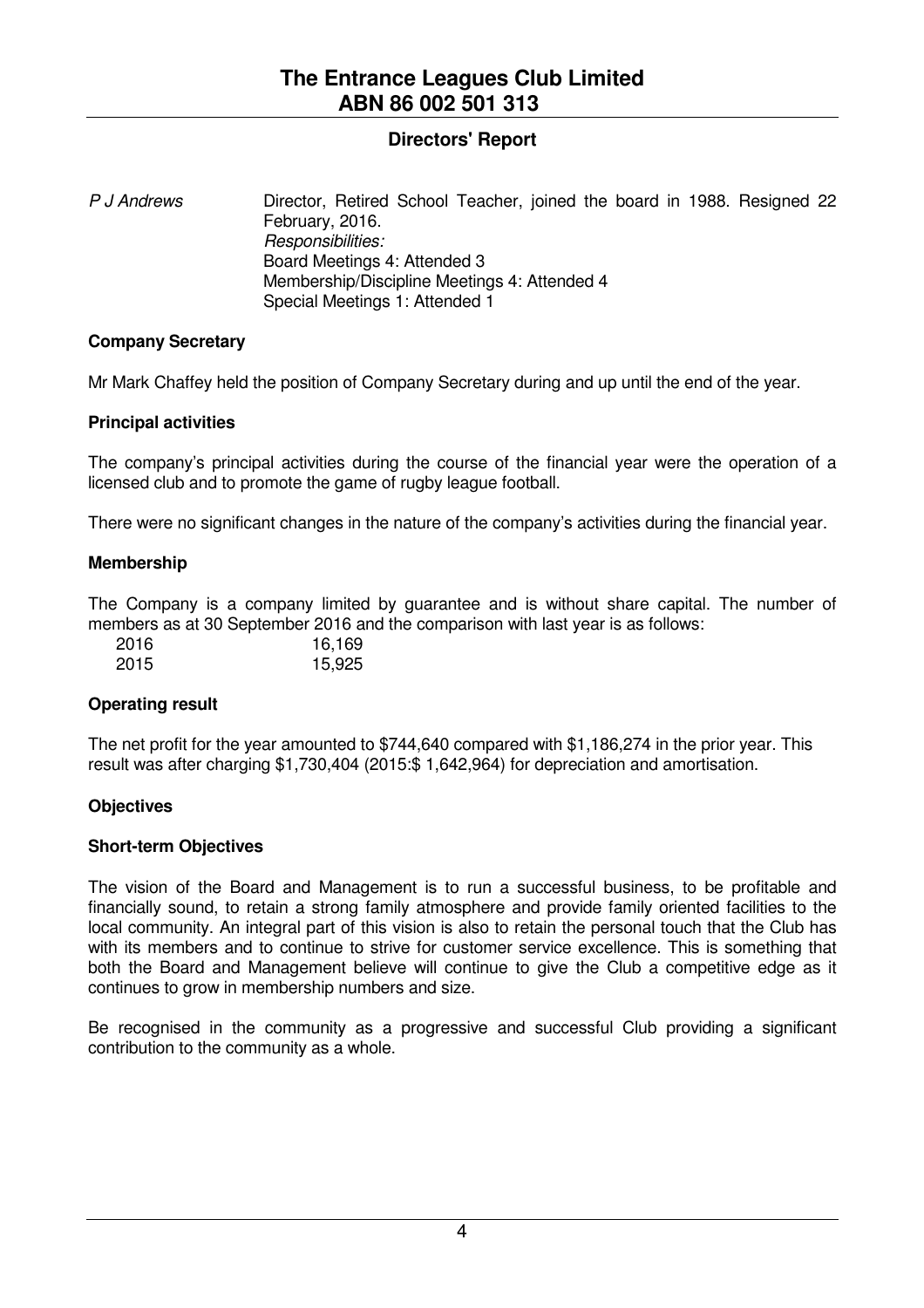#### **Long-term Objectives**

Continue to develop and refine the Club Master Plan, which incorporates, establishing a cyclical refurbishment plan, acquiring additional gaming entitlements, further food options, achieving energy efficiency, upgrading gaming software and implementing a venue wide loyalty programme. The Club wants to ensure that it maintains an emphasis on friendly and personalised customer service.

These long term objectives will be supported by undertaking continual research of the Club's Key markets to ensure that the Club has a competitive edge in its market. The Club will continue to develop products that will foster stronger relationships with sporting groups, local community and local schools.

#### **Strategy for achieving the objectives**

The strategy for achieving the Club's objectives is to ensure that the Club's Financial Performance is optimised and be able to be monitored by the Board to achieve desired outcomes. Ensuring the profitability of the gaming, and food and beverage sections are maximised through sound management principles and continuing to listen to our members & guests needs and to deliver on these needs.

#### **Performance measurement and key performance indicators**

The Club has key performance indicators in place and these key performance indicators are monitored and reviewed on a regular basis to assist and formulate ways to achieve industry benchmark performance in all trading areas of the Club.

#### **Liability of members on winding up**

The company is incorporated and domiciled in Australia as a company limited by guarantee. In accordance with the constitution of the company, every member of the company undertakes to contribute an amount limited to \$5 per member in the event of the winding up of the company during the time that he/she is a member or within one year thereafter. At 30 September 2016 there were 16,169 members.

This statement excludes a benefit included in the aggregate amount of emoluments received or due and receivable by directors and shown in the company's accounts, or the fixed salary of a full-time employee of the company or a related body corporate.

#### **Proceedings on behalf of company**

No person has applied for leave of court to bring proceedings on behalf of the company or intervene in any proceedings to which the company is a party for the purpose of taking responsibility on behalf of the company for all or any part of those proceedings. The company was not a party to any such proceedings during the period.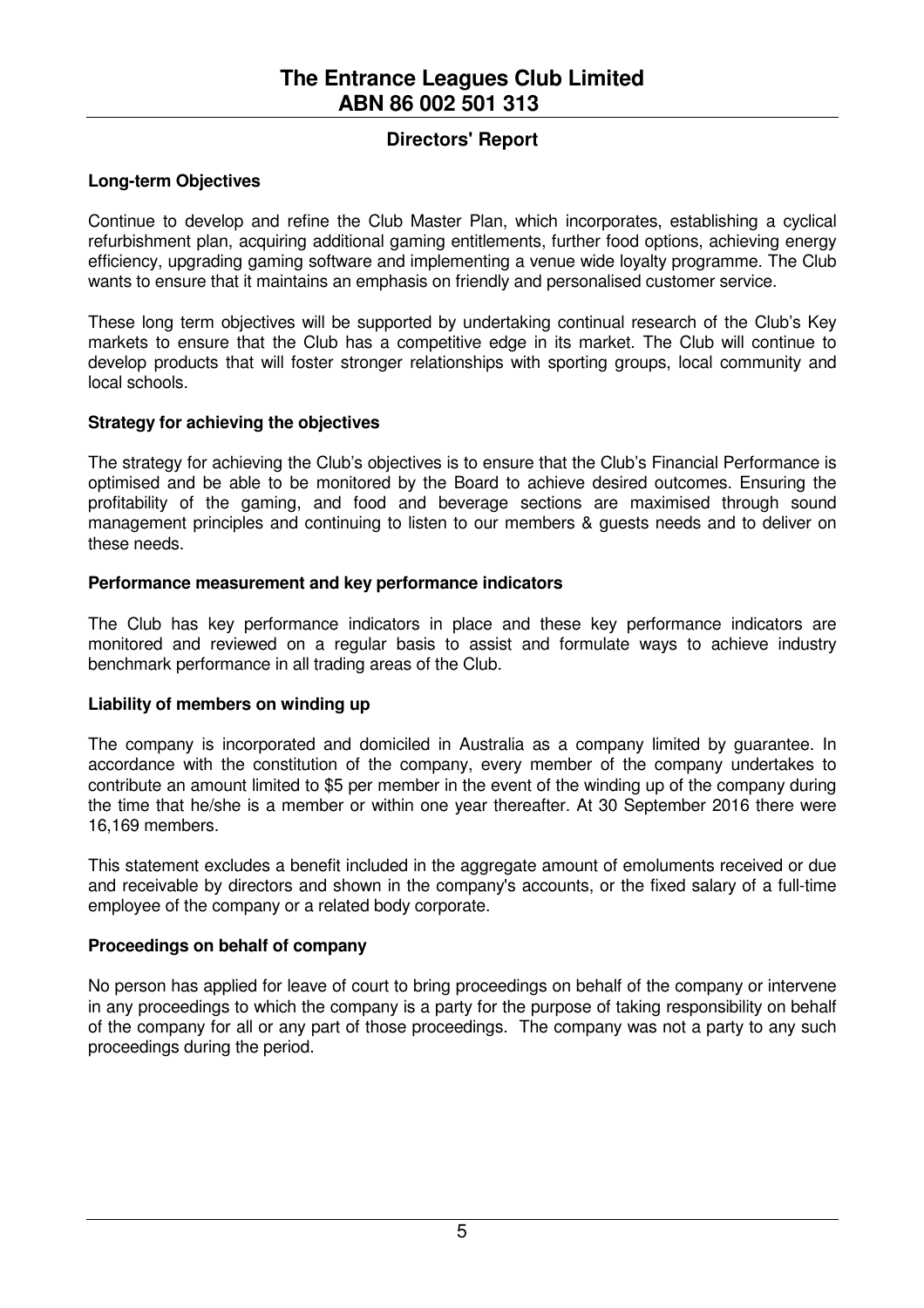#### **Auditor's Independence Declaration**

The auditor's independence declaration for the financial year ended 30 September 2016 has been received and can be found on page 7 of the financial statements.

Signed in accordance with a resolution of the Board of Directors.

V P Mitchell M J Bates **Director Director** 

BATEAU BAY NSW

Dated: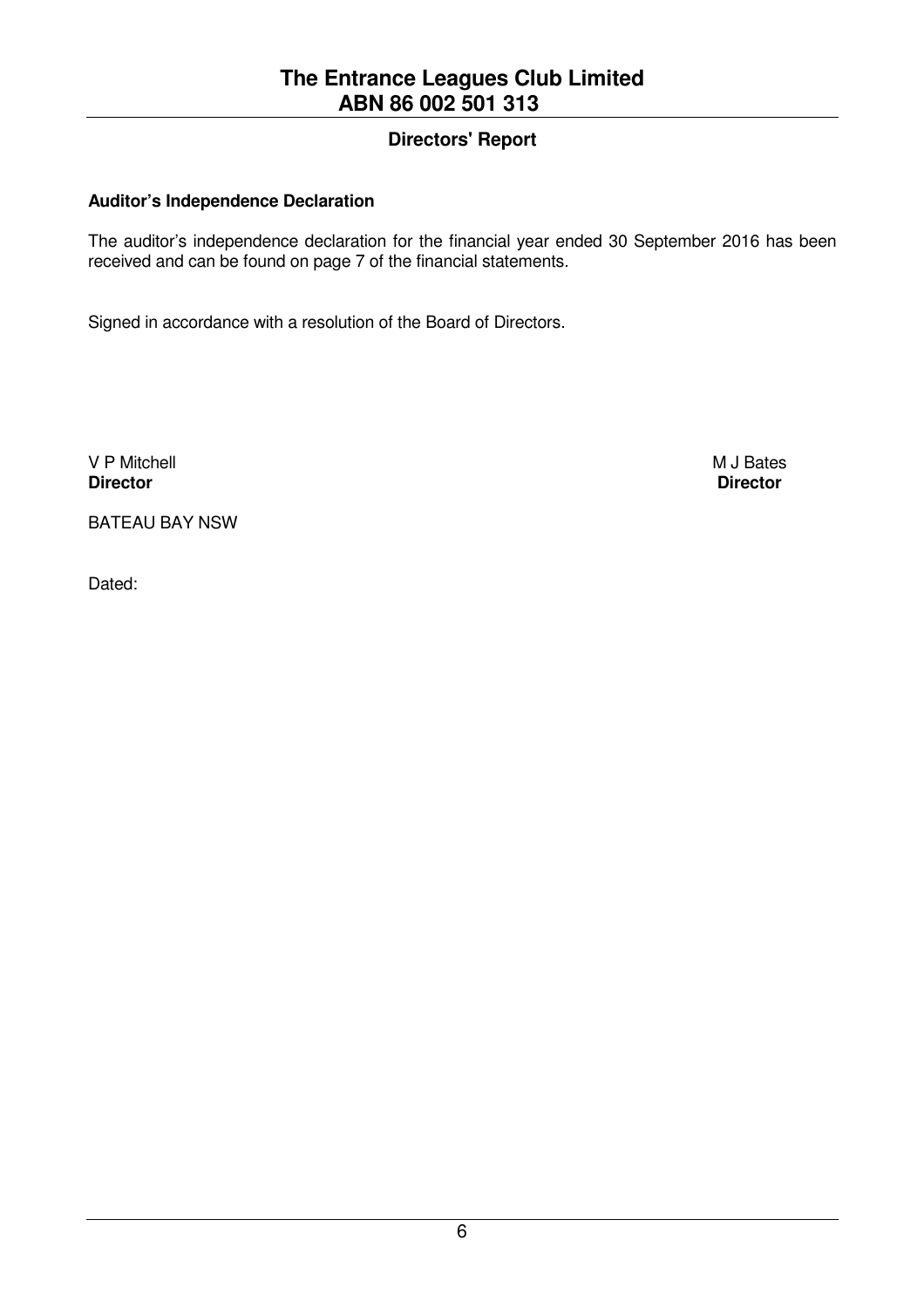#### **Auditor's Independence Declaration Under Section 307C of the Corporations Act 2001 to the Directors of The Entrance Leagues Club Limited**

I declare that, to the best of my knowledge and belief, during the year ended 30 September 2016 there have been:

- 1. No contraventions of the auditor independence requirements as set out in the Corporations Act 2001 in relation to the audit; and
- 2. No contraventions of any applicable code of professional conduct in relation to the audit.

#### **FORTUNITY ASSURANCE**

T R Davidson **Partner** 

155 The Entrance Road Erina NSW 2250

Dated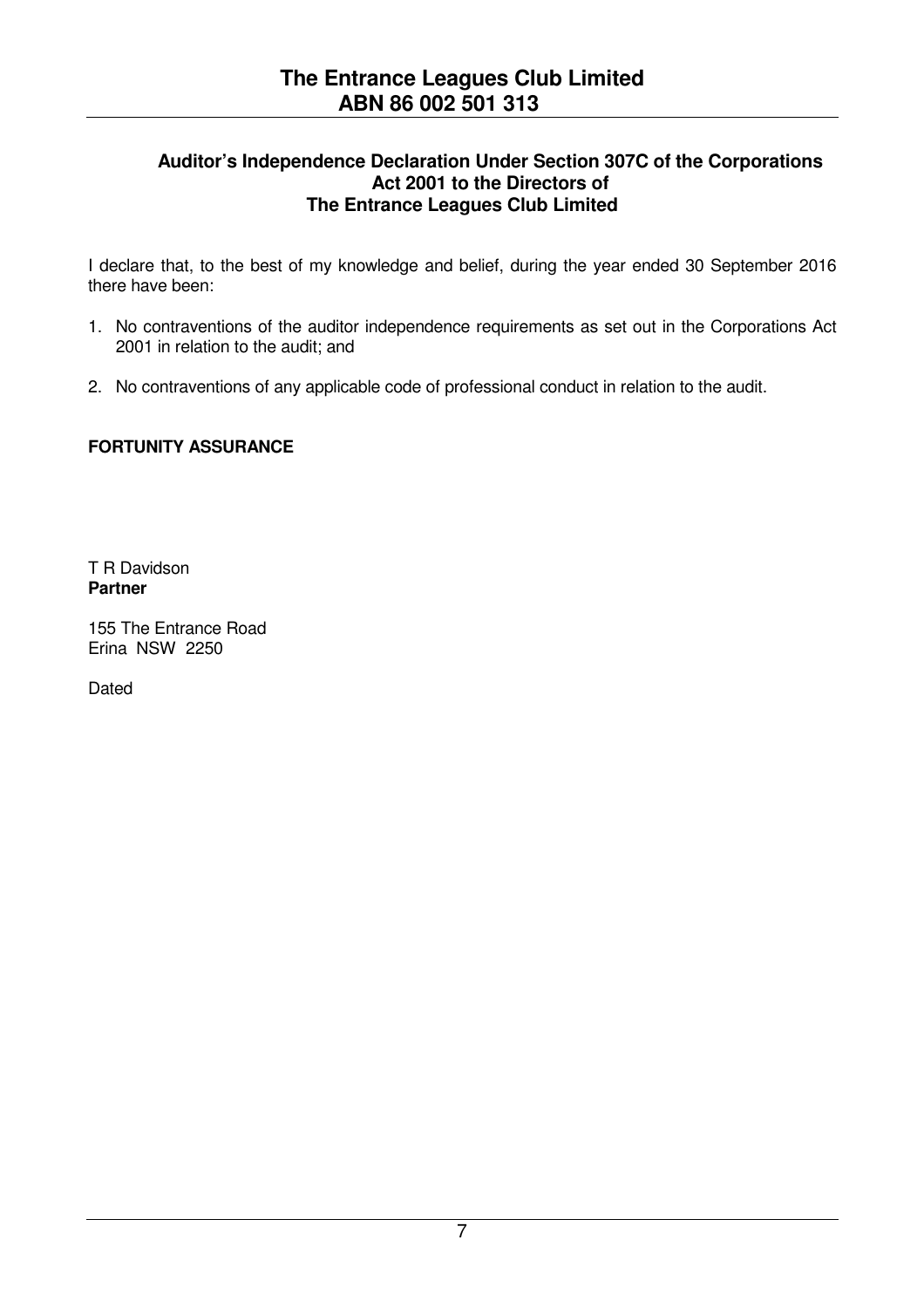#### **Statement of Comprehensive Income For The Year Ended 30 September 2016**

|                                                                                                                                                                  | <b>Note</b>    | 2016<br>\$                                                                                             | 2015<br>\$                                                                                             |
|------------------------------------------------------------------------------------------------------------------------------------------------------------------|----------------|--------------------------------------------------------------------------------------------------------|--------------------------------------------------------------------------------------------------------|
| Revenue and Income from operations                                                                                                                               |                |                                                                                                        |                                                                                                        |
| Sale of goods revenue<br>Rendering of services revenue<br>Other income                                                                                           |                | 4,772,589<br>8,847,580<br>370,147                                                                      | 4,681,845<br>9,027,003<br>437,834                                                                      |
|                                                                                                                                                                  | $\overline{2}$ | 13,990,316                                                                                             | 14,146,682                                                                                             |
| <b>Expenses</b>                                                                                                                                                  |                |                                                                                                        |                                                                                                        |
| Cost of goods sold<br>Employee benefits expense<br>Poker machine tax, licences and donations<br>Entertainment and promotions<br>Property costs<br>Other expenses |                | (1,994,394)<br>(3,774,249)<br>(1,758,246)<br>(794, 442)<br>(766, 521)<br>(2,384,383)<br>(11, 472, 235) | (1,997,961)<br>(3,700,227)<br>(1,788,989)<br>(723, 928)<br>(780, 931)<br>(2,267,131)<br>(11, 259, 167) |
| Earnings before depreciation & finance costs<br>Depreciation and amortisation<br>Finance costs                                                                   |                | 2,518,081<br>(1,730,404)<br>(43,037)                                                                   | 2,887,515<br>(1,642,964)<br>(58, 277)                                                                  |
| Profit before income tax expense<br>Income tax expense                                                                                                           |                | 744,640                                                                                                | 1,186,274                                                                                              |
| Net profit for the year after income tax                                                                                                                         |                | 744,640                                                                                                | 1,186,274                                                                                              |
| Other comprehensive income                                                                                                                                       |                |                                                                                                        |                                                                                                        |
| Total comprehensive income for the year                                                                                                                          |                | 744,640                                                                                                | 1,186,274                                                                                              |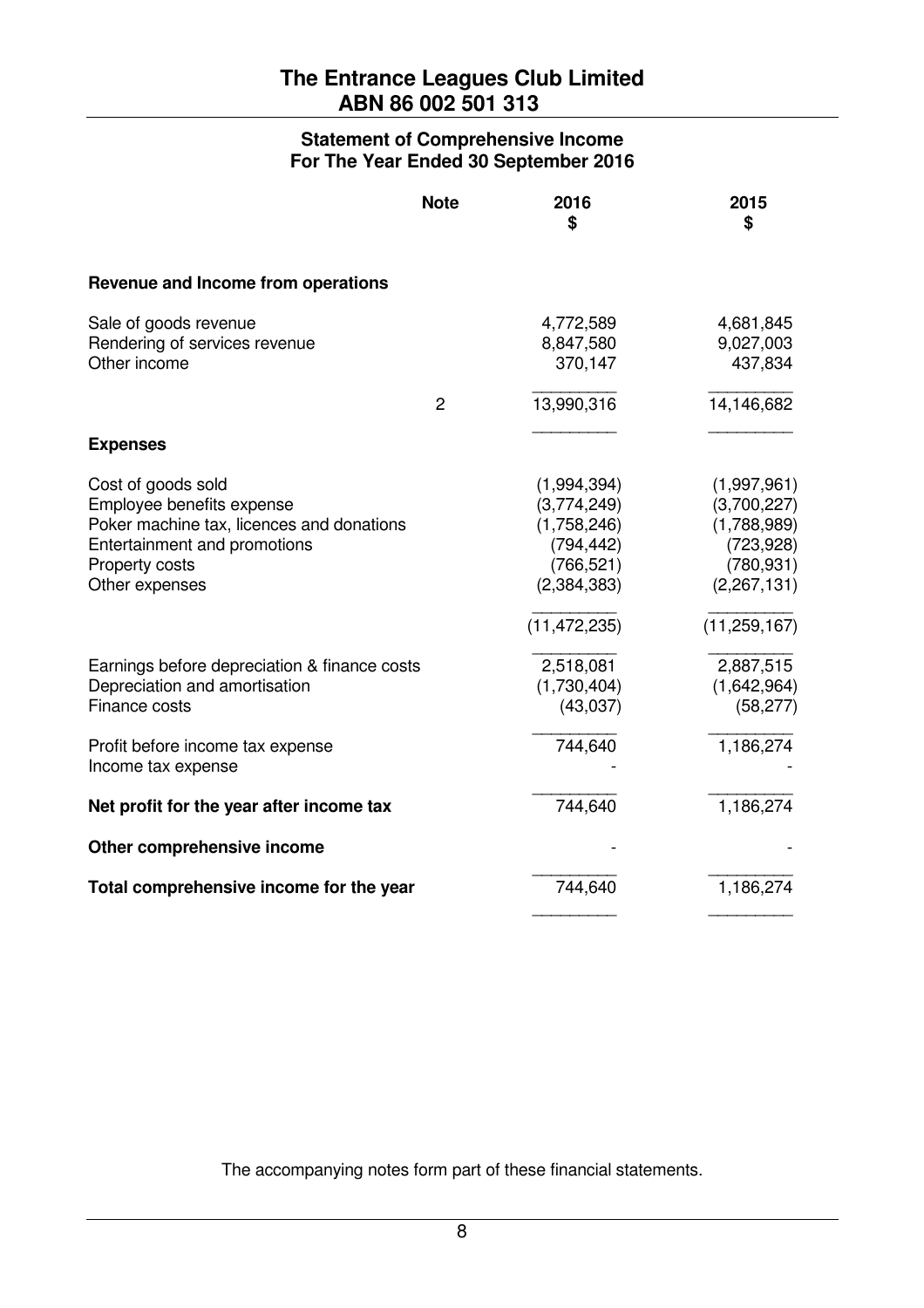#### **Statement of Financial Position As At 30 September 2016**

|                                      | <b>Note</b>    | 2016<br>\$       | 2015<br>\$           |
|--------------------------------------|----------------|------------------|----------------------|
| <b>Assets</b>                        |                |                  |                      |
| <b>Current Assets</b>                |                |                  |                      |
| Cash and cash equivalents            | 4              | 3,189,019        | 2,698,386            |
| Trade and other receivables          | 5              | 58,696           | 82,502               |
| Inventories                          | 6              | 101,929          | 98,283               |
| Other assets                         | $\overline{7}$ | 182,668          | 195,460              |
| <b>Total Current Assets</b>          |                | 3,532,312        | 3,074,631            |
|                                      |                |                  |                      |
| <b>Non-Current Assets</b>            |                |                  |                      |
| Property, plant and equipment        | 8<br>9         | 9,916,901        | 10,635,907           |
| Intangible assets                    |                | 172,190          | 172,190              |
| <b>Total Non-Current Assets</b>      |                | 10,089,091       | 10,808,097           |
| <b>Total Assets</b>                  |                | 13,621,403       | 13,882,728           |
| <b>Current Liabilities</b>           |                |                  |                      |
| Trade and other payables             | 10             | 806,361          | 468,901              |
| <b>Borrowings</b>                    | 11             |                  | 386,371              |
| Provisions                           | 12             | 341,320          | 311,468              |
| <b>Other Liabilities</b>             | 13             | 11,724           | 11,071               |
| <b>Total Current Liabilities</b>     |                | 1,159,405        | 1,177,811            |
|                                      |                |                  |                      |
| <b>Non-Current Liabilities</b>       | 11             |                  |                      |
| <b>Borrowings</b><br>Provisions      | 12             | 1,000<br>159,099 | 1,030,220<br>121,771 |
| Other                                | 13             | 34,465           | 30,132               |
|                                      |                |                  |                      |
| <b>Total Non-Current Liabilities</b> |                | 194,564          | 1,182,123            |
| <b>Total Liabilities</b>             |                | 1,353,969        | 2,359,934            |
| <b>Net Assets</b>                    |                | 12,267,434       | 11,522,794           |
| <b>Members' Funds</b>                |                |                  |                      |
| Retained earnings                    |                | 12,267,434       | 11,522,794           |
| <b>Total Members Funds</b>           |                | 12,267,434       | 11,522,794           |
|                                      |                |                  |                      |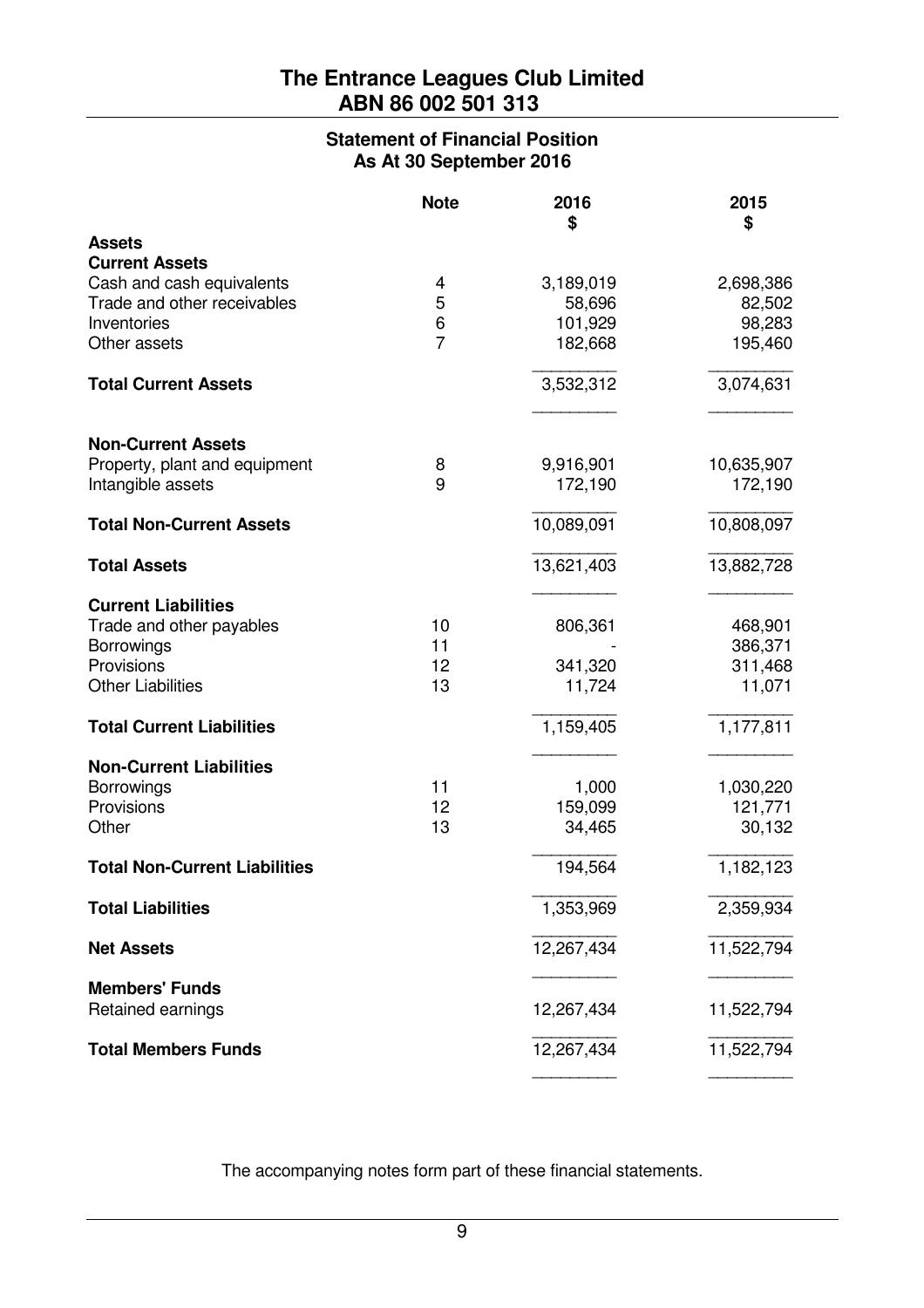#### **Statement of Changes in Members Funds For The Financial Year Ended 30 September 2016**

|                                         | <b>Retained</b><br><b>Earnings</b><br>\$ | Total      |  |
|-----------------------------------------|------------------------------------------|------------|--|
|                                         |                                          | \$         |  |
| Balance at 1 October 2014               | 10,336,520                               | 10,336,520 |  |
| Total comprehensive income for the year | 1,186,274                                | 1,186,274  |  |
|                                         |                                          |            |  |
| Balance at 30 September 2015            | 11,522,794                               | 11,522,794 |  |
| Total comprehensive income for the year | 744,640                                  | 744,640    |  |
| Balance at 30 September 2016            | 12,267,434                               | 12,267,434 |  |
|                                         |                                          |            |  |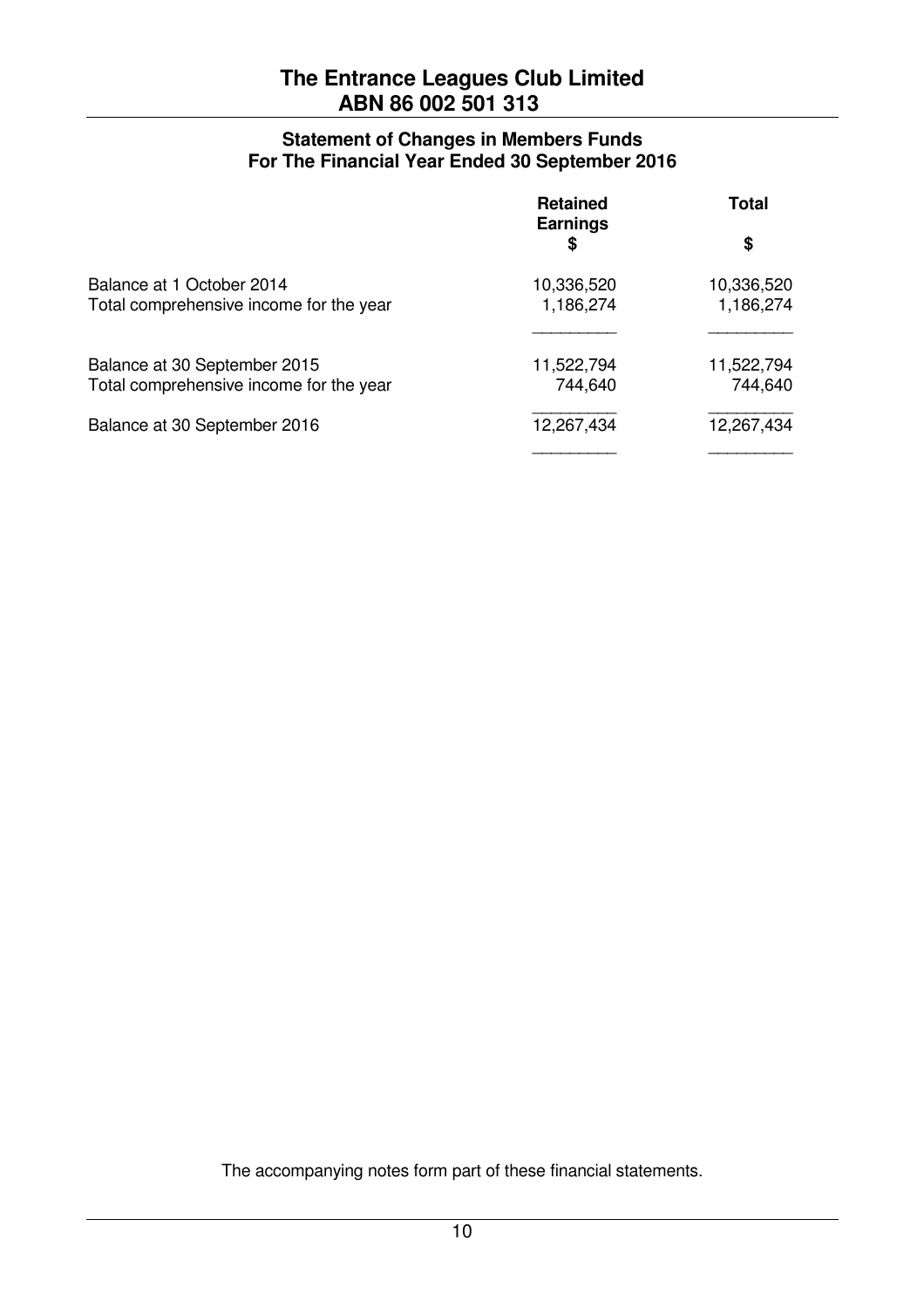#### **Statement Of Cash Flows For The Year Ended 30 September 2016**

|                                             | <b>Note</b> | 2016<br>\$   | 2015<br>\$   |
|---------------------------------------------|-------------|--------------|--------------|
| <b>Cash flows from Operating Activities</b> |             |              |              |
| Receipts from customers                     |             | 13,855,328   | 14,116,727   |
| Receipts from members                       |             | 44,510       | 45,364       |
| Payments to employees and suppliers         |             | (11,058,449) | (11,820,565) |
| Interest received                           |             | 28,980       | 37,856       |
| Borrowing costs                             |             | (43,037)     | (58, 277)    |
| Net cash provided by operating activities   | (18b)       | 2,827,332    | 2,321,105    |
|                                             |             |              |              |
| <b>Cash flows from Investing Activities</b> |             |              |              |
| Purchase of property, plant and equipment   |             | (1,019,728)  | (3,933,713)  |
| Proceeds from sale of equipment             |             | 98,620       | 548,176      |
| Net cash used in investing activities       |             | (921, 108)   | (3,385,537)  |
|                                             |             |              |              |
| <b>Cash flows from Financing Activities</b> |             |              |              |
| Repayments of borrowings                    |             | (1,415,591)  | (384, 684)   |
| Proceeds from borrowings                    |             |              | 931,013      |
| Net cash used in financing activities       |             | (1,415,591)  | 546,329      |
| Net increase/(decrease) in cash held        |             | 490,633      | (518, 103)   |
| Cash at beginning of the financial year     |             | 2,698,386    | 3,216,489    |
| Cash at the end of the financial year       | (18a)       | 3,189,019    | 2,698,386    |
|                                             |             |              |              |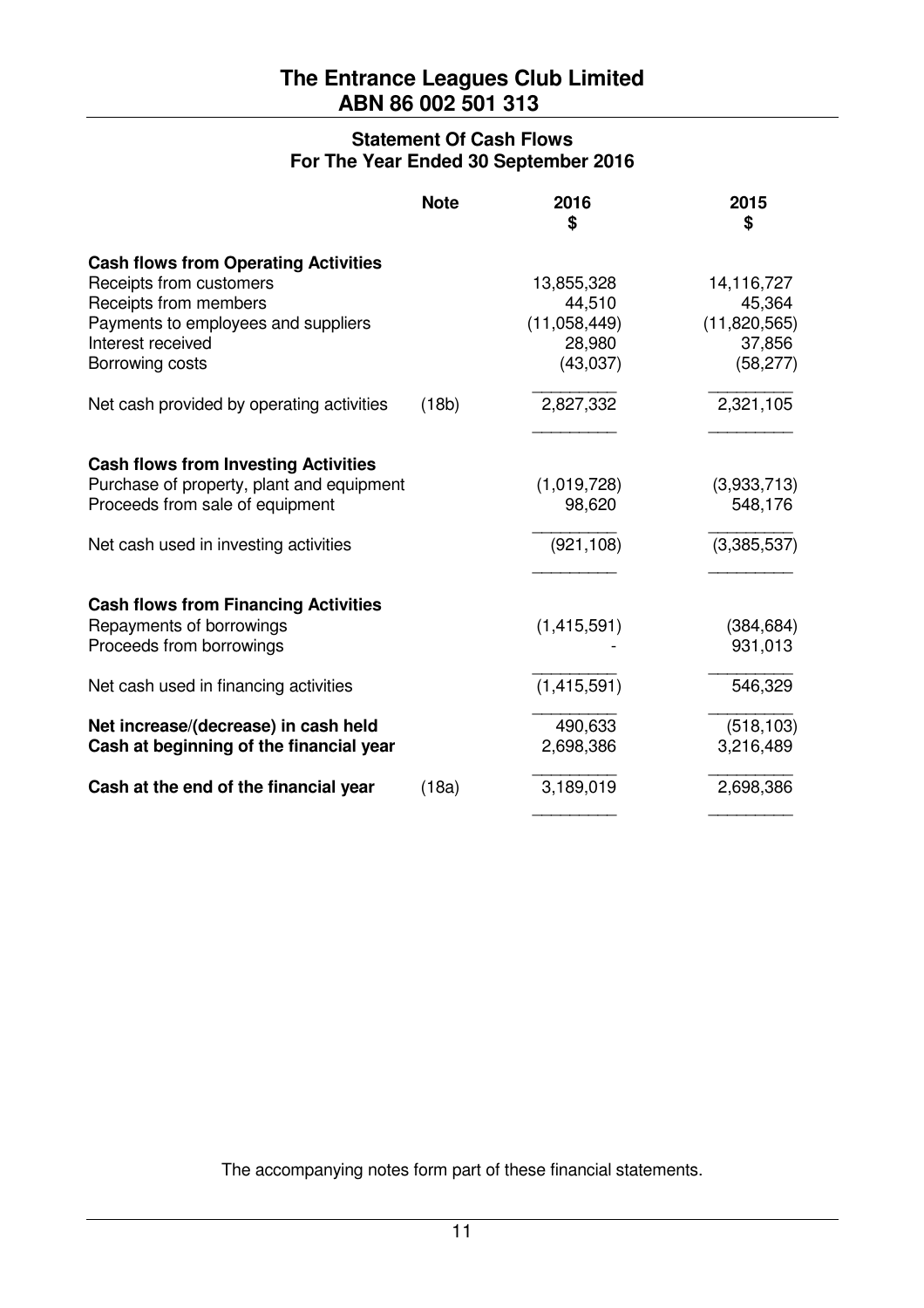#### **Note 1. Statement of Significant Accounting Policies**

#### **Basis of Preparation**

The Entrance Leagues Club (Reduced Disclosure Requirements) Limited has elected to early adopt the Australian Accounting Standards – Reduced Disclosure Requirements as set out in AASB 1053: Application of Tiers of Australian Accounting Standards abs AASB 2010-2 Amendments to Australian Accounting Standards arising from Reduced Disclosure Requirements. The company has also adopted AASB 2011-2: Amendments to the Australian Accounting Standards arising from the Trans-Tasman Convergence Project- Reduced Disclosure and AASB 2012-7: Amendments to the Australian Accounting Standards arising from Reduced Disclosure Requirements.

The financial statements are general purpose financial statements that have been prepared in accordance with Australian Accounting Standards- Reduced Disclosure Requirements of Australian Accounting Standards Board and the Corporations Act 2001. The company is a not-for-profit entity for financial reporting purposes under Australian Accounting Standards.

Australian Accounting Standards set out accounting policies that the AASB has concluded would result in financial statements containing relevant and reliable information about, events and conditions. Material accounting policies adopted in the preparation of these financial statements are presented below and have been consistently applied unless stated otherwise.

The financial statements, except for the cash flow information, have been prepared on an accruals basis and are based on historical costs, modified, where applicable, by the measurement at fair value of selected non-current assets, financial assets and financial liabilities. The amounts presented in the financial statements have been rounded to the nearest dollar.

#### **Accounting Policies**

#### **(a) Revenue**

Revenue from the sale of goods is recognised upon the delivery of goods to customers.

Interest revenue is recognised using the effective interest rate method, which for floating rate financial assets is the rate inherent in the instrument.

Revenue from the rendering of a service is recognised upon the delivery of the service to the customers.

When grant revenue is received whereby the entity incurs an obligation to deliver economic value directly back to the contributor, this is considered a reciprocal transaction and the grant revenue is recognised in the statement of financial position as a liability until the service has been delivered to the contributor, otherwise the grant is recognised as income on receipt.

If conditions are attached to the grant which must be satisfied before it is eligible to receive the contribution, the recognition of the grant as revenue will be deferred until those conditions are satisfied.

Donations are recognised as revenue when received.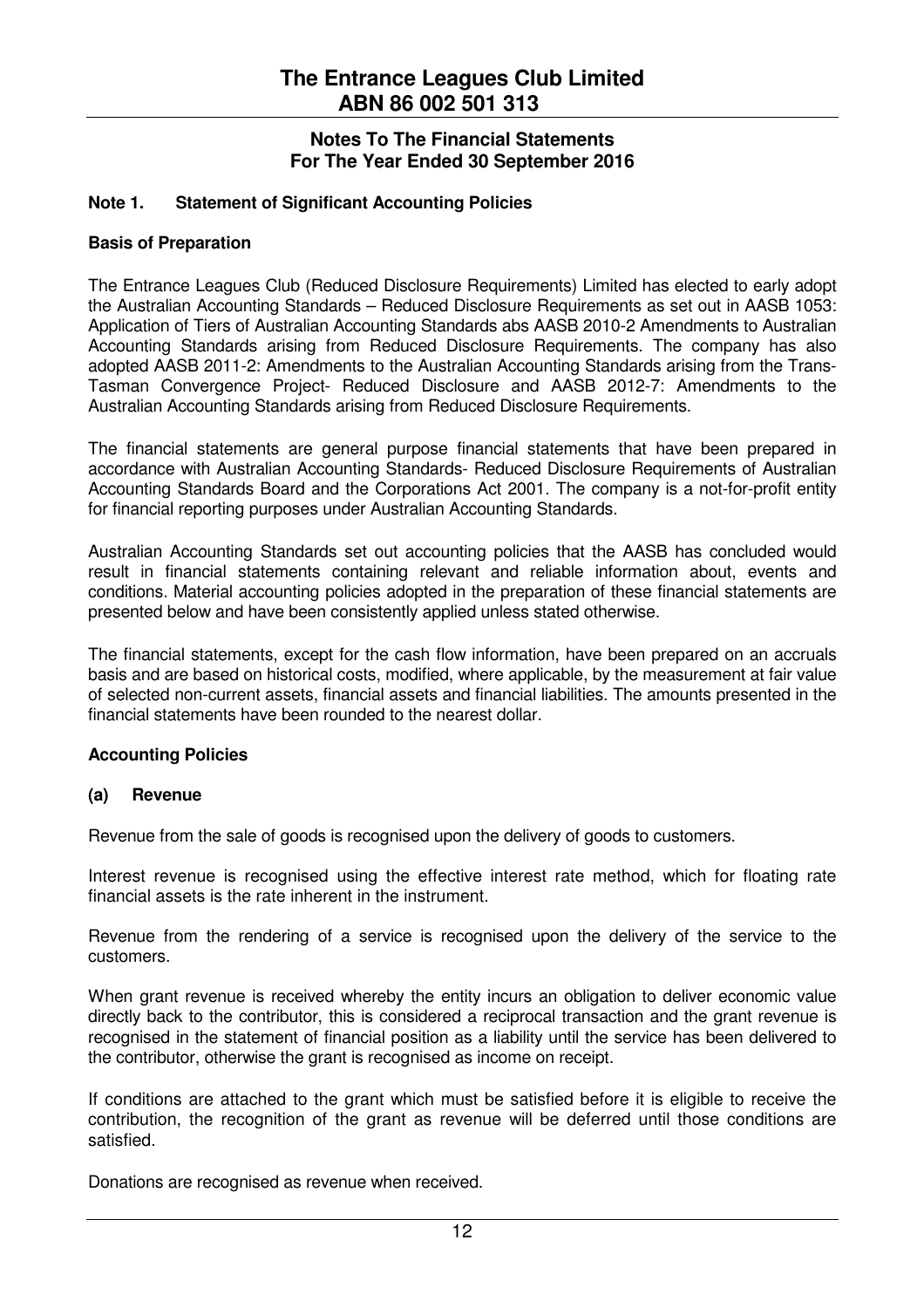#### **Note 1. Statement of Significant Accounting Policies (cont'd)**

#### **(a) Revenue (cont'd)**

All revenue is stated net of the amount of goods and services tax (GST).

#### **(b) Inventories**

Inventories are measured at the lower of cost and current replacement cost. Inventories held for distribution are measured at cost adjusted, when applicable, for any loss of service potential.

#### **(c) Property, Plant and Equipment**

Each class of property, plant and equipment is carried at cost or fair value as indicated, less, where applicable, accumulated depreciation and impairment losses.

#### **Freehold Property**

Freehold land is measured on the cost basis. Buildings are measured on the cost basis less depreciation and impairment losses.

#### **Plant and Equipment**

Plant and equipment are measured on the cost basis and are therefore carried at cost less accumulated depreciation and accumulated impairment losses. In the event the carrying amount of plant and equipment is greater than its estimated recoverable amount, the carrying amount is written down immediately to the estimated recoverable amount and impairment losses are recognised either in profit or loss or as a revaluation decrease if the impairment losses relate to a revalued asset. A formal assessment of recoverable amount is made when the impairment indicators are present (refer to note 1(f) for details of impairment).

Plant and equipment that have been contributed at no cost are recognised at the fair value of the asset at the date it is acquired.

#### **Depreciation**

The depreciable amount of all fixed assets, including buildings and capitalised lease assets but excluding freehold land, is depreciated on a straight line basis over the asset's useful life to the entity commencing from the time the asset is held ready for use. Leasehold improvements are depreciated over the shorter of either the unexpired period of the lease or the estimated useful lives of the improvements.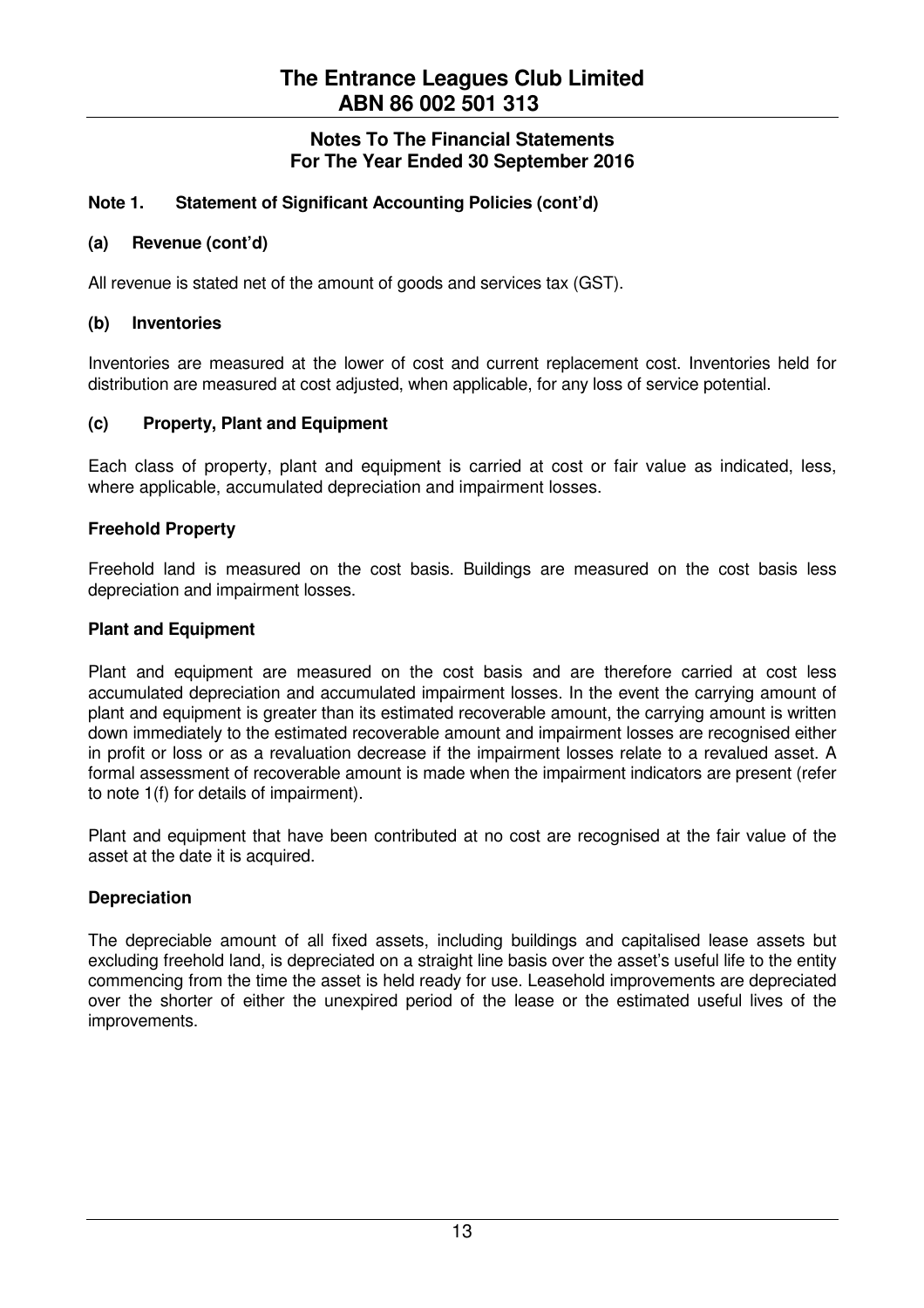#### **Note 1. Statement of Significant Accounting Policies (cont'd)**

#### **(c) Property, Plant and Equipment (cont'd)**

#### **Depreciation (cont'd)**

The depreciation rates used for each class of depreciable assets are:

| <b>Class of Fixed Asset</b>      | <b>Depreciation Rate</b> |
|----------------------------------|--------------------------|
| Leasehold Building               | 3%                       |
| Furniture, fittings and fixtures | $6 - 27%$                |
| Office equipment and furniture   | $9 - 24%$                |
| <b>Poker Machines</b>            | $30\%$                   |
| Leased plant and equipment       | 30%                      |

The assets' residual values and useful lives are reviewed and adjusted if appropriate, at end of each reporting period.

Gains and losses on disposals are determined by comparing proceeds with the carrying amount. These gains or losses are recognised in profit or loss in the period in which they arise. When revalued assets are sold, amounts included in the revaluation surplusw relating to that asset are transferred to retained earnings.

#### **(d) Leases**

Leases of fixed assets, where substantially all the risks and benefits incidental to the ownership of the asset (but not the legal ownership) that are transferred to the entity, are classified as finance leases.

Finance leases are capitalised, recognising an asset and a liability equal to the present value of the minimum lease payments, including any guaranteed residual values.

Leased assets are depreciated on a straight-line basis over their estimated useful lives where it is likely that the entity will obtain ownership of the asset. Lease payments are allocated between the reduction of the lease liability and the lease interest expense for the period.

Lease payments for operating leases, where substantially all the risks and benefits remain with the lessor, are recognised as expenses on a straight line basis over the lease term.

Lease incentives under operating leases are recognised as a liability and amortised on a straight line basis over the life of the lease term.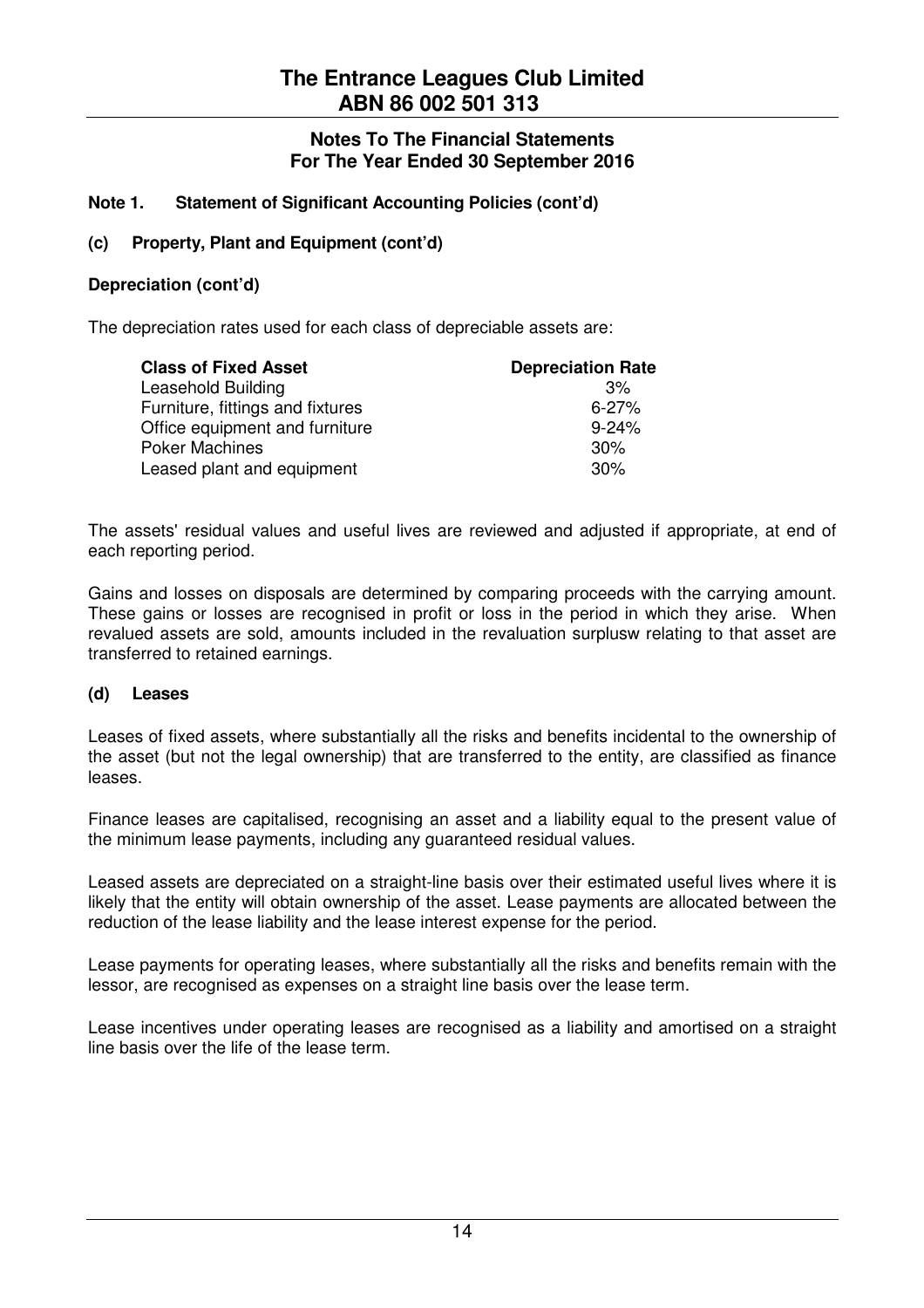#### **Note 1. Statement of Significant Accounting Policies (cont'd)**

#### **(e) Financial Instruments**

#### **Initial Recognition and Measurement**

Financial assets and financial liabilities are recognised when the entity becomes a party to the contractual provisions of the instrument. For financial assets, this is equivalent to the date that the entity commits itself to either purchase or sell that asset (i.e. trade date accounting is adopted).

Financial instruments are initially measured at fair value plus transactions costs where the instrument is classified "at fair value through profit or loss" in which case transaction costs are expensed to profit and loss immediately.

#### **Classification and Subsequent Measurement**

Financial instruments are subsequently measured at fair value, amortised cost using the effective interest rate method, or cost. Where available, quoted prices in an active market are used to determine fair value. In other circumstances, valuation techniques are adopted.

Amortised cost is calculated as the amount at which the financial asset or financial liability is measured at initial recognition less principal repayments and reduction for impairment, and adjusted for any cumulative amortisation of the difference between that initial amount and the maturity amount calculated using the effective interest method.

The effective interest method is used to allocate interest income or interest expense over the relevant period and is equivalent to the rate that exactly discounts estimated future cash payments or receipts (including fees, transaction costs and other premiums or discounts) through the expected life (or when this cannot be reliably predicted, the contractual term) of the financial instrument to the net carrying amount of the financial asset or financial liability. Revisions to expected future net cash flows will necessitate an adjustment to the carrying amount with a consequential recognition of an income or expense item in profit or loss.

Fair value is determined based on current bid prices for all quoted investments. Valuation techniques are applied to determine the fair value for all unlisted securities, including recent arm's length transactions, reference to simular instruments and option pricing models.

#### *(i) Financial assets at fair value through Profit or loss*

Financial assets are classified at "fair value through profit or loss" when they are held for trading for the purpose of short term profit taking, derivatives not held for hedging purposes, or when they are designated as such to avoid an accounting mismatch or to enable performance evaluation where a group of financial assets is managed by key management personnel on a fair value basis in accordance with a documented risk management or investment strategy. Such assets are subsequently measured at fair value with changes in carrying amount being included in profit or loss.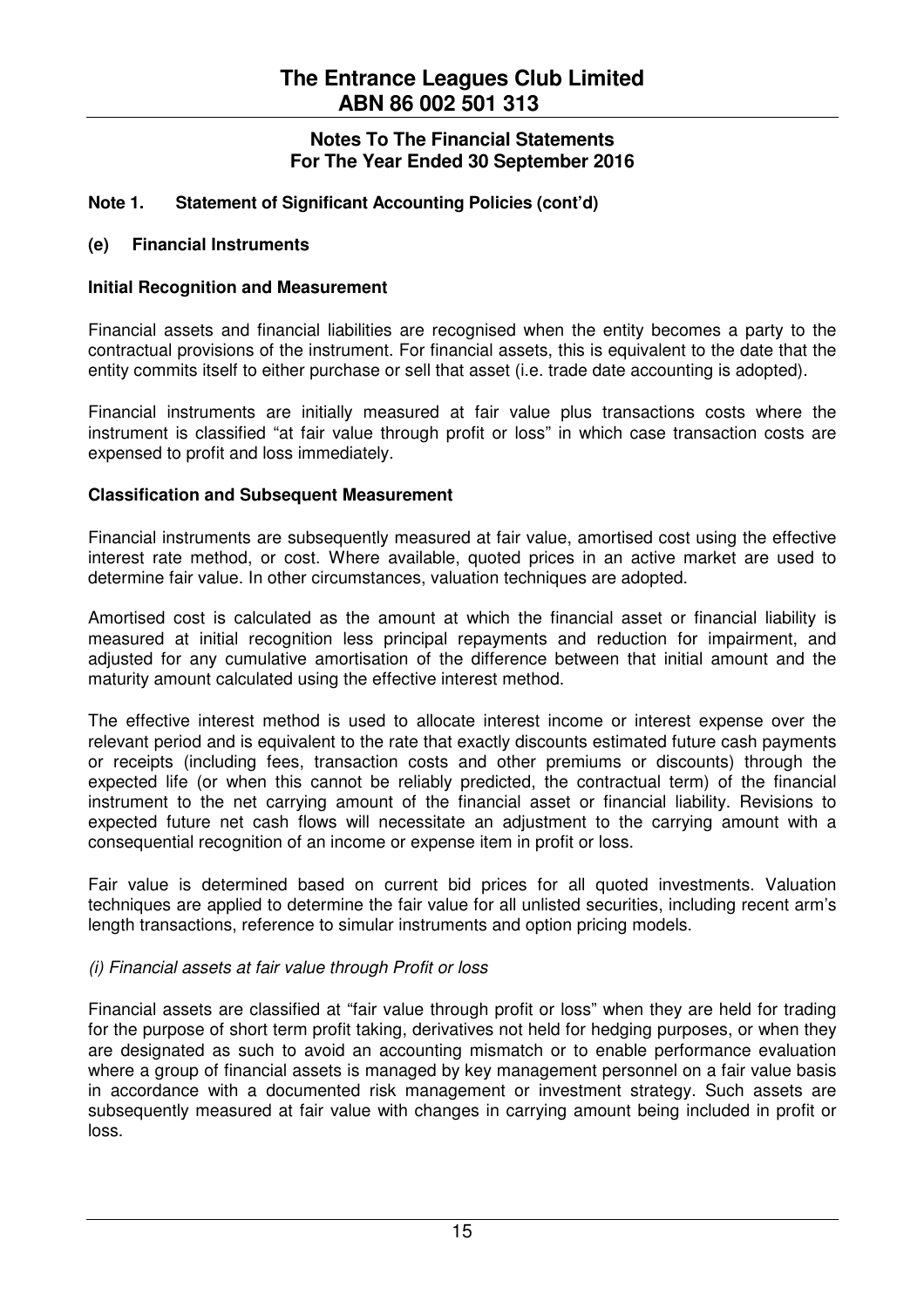#### **Note 1. Statement of Significant Accounting Policies (cont'd)**

#### **(e) Financial Instruments (cont'd)**

#### *(ii) Loans and receivables*

Loans and receivables are non-derivative financial assets with fixed or determinable payments that are not quoted in an active market and are subsequently measured at amortised cost. Gains or losses are recognised in profit or loss through the amortisation process and when the financial asset is derecognised.

#### *(iii) Held-to-maturity investments*

Held-to-maturity investments are non-derivative financial assets that have fixed maturities and fixed or determinable payments, and it is the company's intention to hold these investments to maturity. They are subsequently measured at amortised cost. Gains or losses are recognised in profit or loss through the amortisation process and when the financial asset is derecognised.

#### *(iv) Available-for-sale financial assets*

Available-for-sale financial assets are non-derivative financial assets that are either not capable of being classified into other categories of financial assets due to their nature or they are designated as such by management. They comprise investments in the equity of other entities where there is neither a fixed maturity nor fixed or determinable payments.

They are subsequently measured at fair value with any remeasurements other than impairment losses and foreign exchange gains and losses recognised in other comprehensive income. When the financial asset is derecognised, the cumulative gain or loss pertaining to that asset previously recognised in other comprehensive income is reclassified into profit or loss.

Available-for-sale financial assets are classified as non-current assets when they are expected to be sold after 12 months from the end of the reporting period. All other available for sale financial assets are classified as current assets.

#### *(v) Financial liabilities*

Non-derivative financial liabilities other than financial guarantees are subsequently measured at amortised cost. Gains or losses are recognised in profit or loss through the amortisation process and when the financial liability is derecognised.

#### Impairment

At the end of each reporting period, the company assesses whether there is objective evidence that a financial asset has been impaired. A financial asset or a group of financial assets will be deemed to be impaired if, and only if, there is objective evidence of impairment as a result of the occurrence of one or more events (a "loss event"), which as an impact on the estimated future cash flows of the financial asset(s).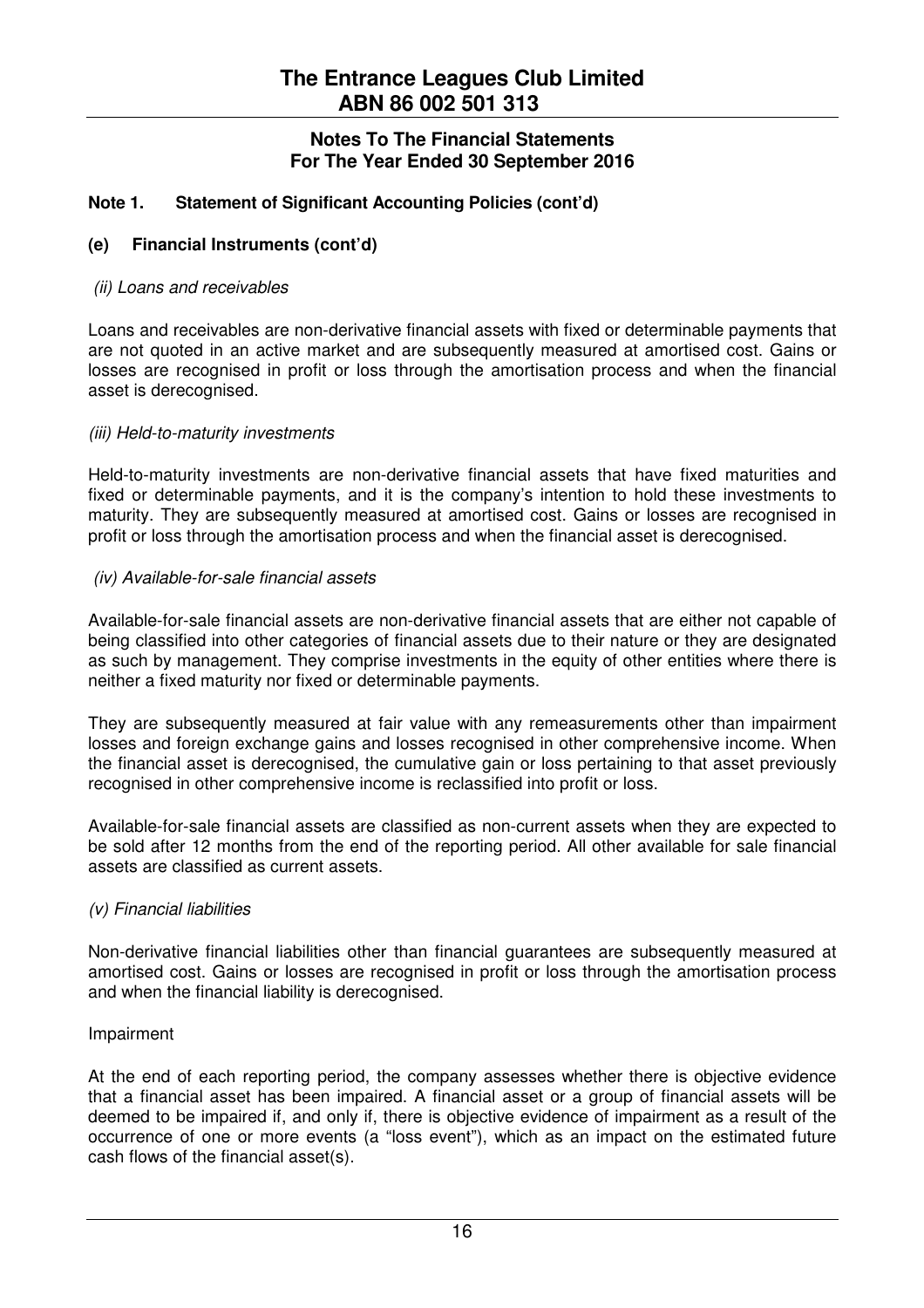#### **Note 1. Statement of Significant Accounting Policies (cont'd)**

#### **(e) Financial Instruments (cont'd)**

#### **Derecognition**

Financial assets are derecognised where the contractual rights to receipt of cash flows expire or the asset is transferred to another party whereby the entity no longer has any significant continuing involvement in the risks and benefits associated with the asset. Financial liabilities are derecognised where the related obligations are discharged, cancelled or expired. The difference between the carrying amount of the financial liability, which is extinguished or transferred to another party, and the fair value of consideration paid, including the transfer of non-cash assets or liabilities assumed, is recognised in profit or loss.

#### **(f) Impairment of assets**

At the end of each reporting period, the entity assesses whether there is any indication that an asset may be impaired. If such indication exists, an impairment test is carried out on the asset by comparing the recoverable amount if an asset, being the higher of the asset's fair value less costs to sell and value in use, to the asset's carrying amount.

Any excess of the asset's carrying amount over its recoverable amount is recognised immediately in profit and loss, unless the asset is carried at a revalued amount in accordance with another Standard (e.g. in accordance with the revaluation model in AASB 116). Any impairment or loss of a revalued asset is treated as a revaluation decrease in accordance with that other standard.

Where it is not possible to estimate the recoverable amount of an individual asset, the entity estimates the recoverable amount of the cash-generating unit to which the asset belongs.

Impairment testing is performed annually for goodwill and intangible assets with indefinite lives.

#### **(g) Employee Benefits**

Provision is made for the company's liability for employee benefits arising from services rendered by employees to the end of the reporting period. Employee benefits that are expected to be settled within one year have been measured at the amounts expected to be paid when the liability is settled. Employee benefits payable later than one year have been measured at the present value of the estimated future cash outflows to be made for those benefits. In determining the liability, consideration is given to employee wage increases and the probability that the employee may not satisfy vesting requirements. Those cash outflows are discounted using market yields on national government bonds with terms to maturity that match the expected timing of cash flows.

#### **(h) Cash and Cash Equivalents**

Cash and cash equivalents include cash on hand, deposits held at-call with banks, other shortterm highly liquid investments with original maturities of three months or less, and bank overdrafts. Bank overdrafts are shown within short-term borrowings in current liabilities on the statement of financial position.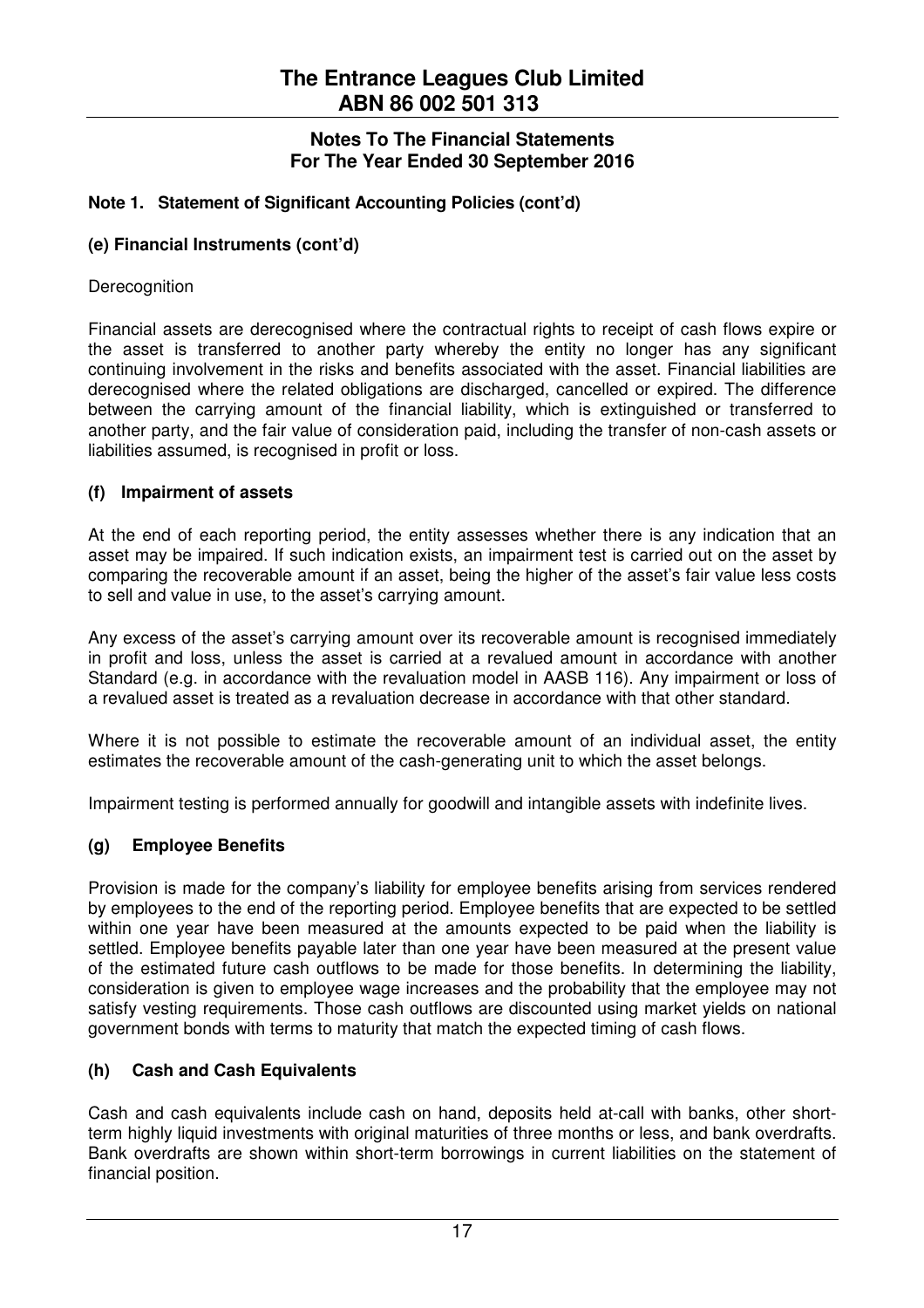#### **Note 1. Statement of Significant Accounting Policies (cont'd)**

#### **(i) Goods and Services Tax (GST)**

Revenues, expenses and assets are recognised net of the amount of GST, except where the amount of GST incurred is not recoverable from the Australian Tax Office (ATO).

Receivables and payables are stated inclusive of the amount of GST receivable or payable. The net amount of GST recoverable from, or payable to, the ATO is included with other receivables or payables in the statement of financial position.

Cash flows are presented on a gross basis. The GST components of cash flows arising from investing or financing activities which are recoverable from, or payable to, the ATO are presented as operating cash flows included in receipts from customers or payments to suppliers.

#### **(j) Income Tax**

The Company is exempt from income tax under section 23 (g) of the Income Tax Assessment act.

#### **(k) Comparative Figures**

When required by accounting standards, comparative figures have been adjusted to conform with changes in presentation for the current financial year.

#### **(l) Trade and other Payables**

Trade and other payables represent the liabilities for goods and services received by the company during the reporting period that remain unpaid at the end of the reporting period. The balance is recognised as a current liability with the amounts normally paid within 30 days of recognition of the liability.

#### **(m) Critical Accounting Estimates and Judgements**

The Directors evaluate estimates and judgments incorporated into the financial statements based on historical knowledge and best available current information. Estimates assume a reasonable expectation of future events and are based on current trends and economic data, obtained both externally and within the entity.

#### **(n) Critical accounting estimates and judgements**

Estimates and judgements are continually evaluated and are based on historical experience and other factors, including expectations of future events that may have a financial impact on the entity and that are believed to be reasonable under the circumstances.

#### **(o) New accounting standards and interpretations**

Certain new accounting standards and interpretations have been published that are not mandatory for 30 September 2016 reporting periods. The Company's assessment of the impact of these new standards and interpretations is that their adoption is not expected to have a material impact on future financial statements.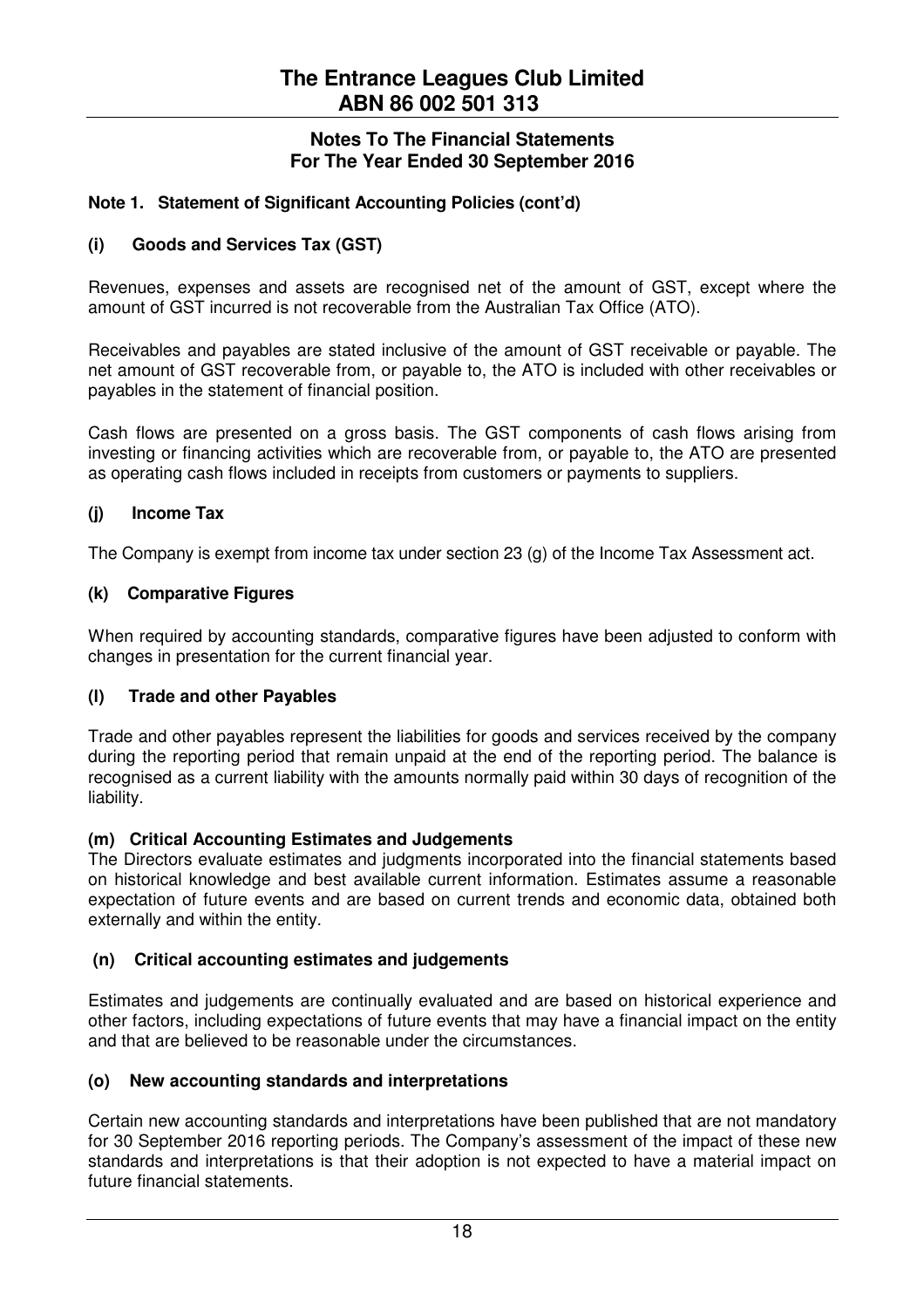|                                         | 2016<br>\$ | 2015<br>\$ |
|-----------------------------------------|------------|------------|
| Note 2. Revenue                         |            |            |
| <b>Sale of Goods</b>                    |            |            |
| <b>Bar sales</b>                        | 2,770,604  | 2,897,406  |
| Catering sales                          | 2,001,985  | 1,784,439  |
| Total sale of goods                     | 4,772,589  | 4,681,845  |
| <b>Rendering of services</b>            |            |            |
| Poker machine clearances                | 7,926,097  | 8,090,071  |
| <b>TAB</b> commission                   | 90,423     | 93,470     |
| Keno commission                         | 161,909    | 171,381    |
| Football club income                    | 285,732    | 293,659    |
| Bowling club income                     | 29,321     | 26,955     |
| Other promotions income                 | 354,098    | 351,467    |
| <b>Total rendering of services</b>      | 8,847,580  | 9,027,003  |
| <b>Other Income</b>                     |            |            |
| Commission received                     | 122,201    | 116,545    |
| Interest received                       | 28,980     | 37,856     |
| Members subscriptions                   | 39,524     | 37,757     |
| Other income                            | 89,152     | 45,989     |
| Proceeds from sale of non-current asset | 90,290     | 199,687    |
| Total other income                      | 370,147    | 437,834    |
| Total revenue and other income          | 13,990,316 | 14,146,682 |
|                                         |            |            |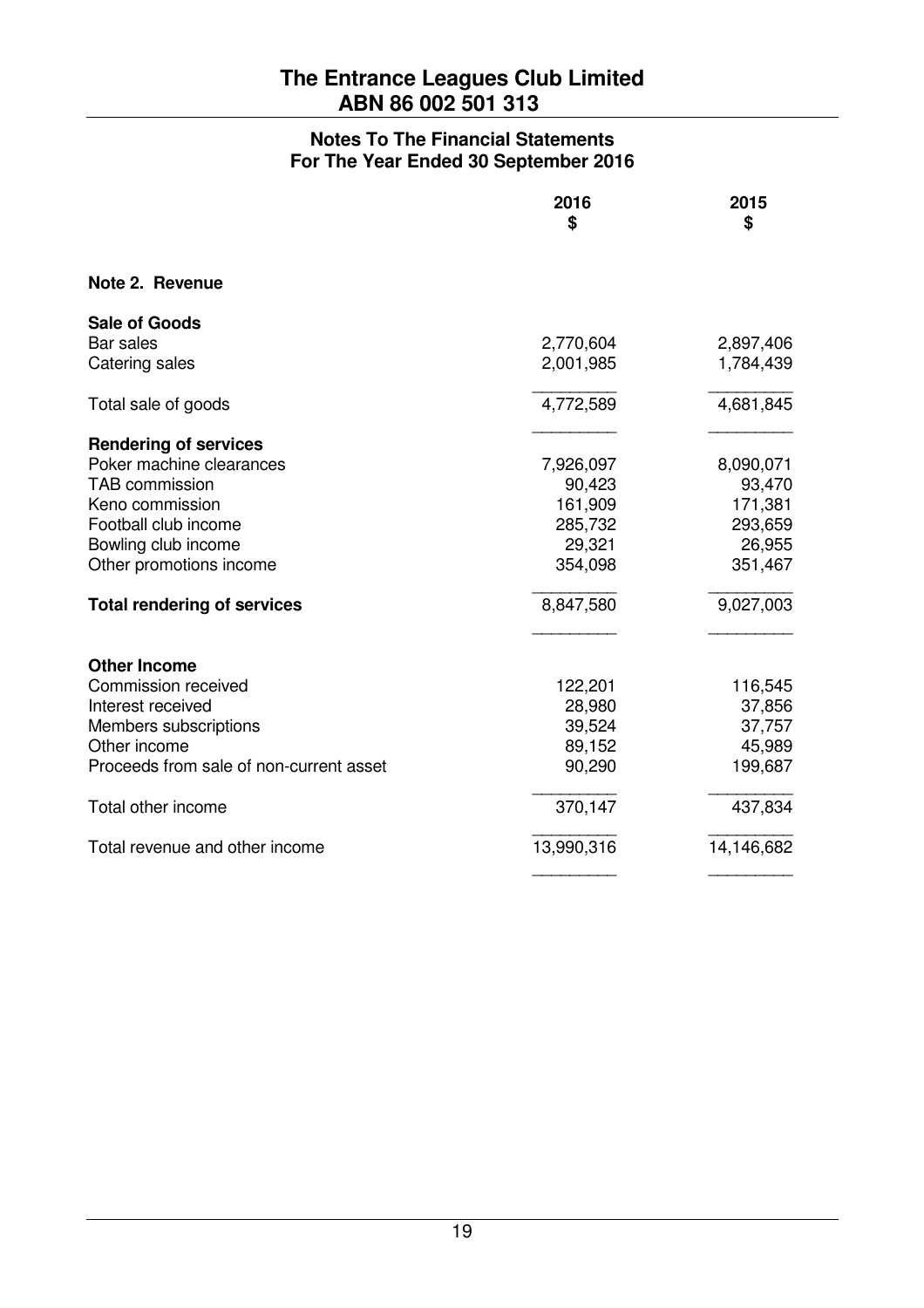|                                                                   | 2016<br>\$        | 2015<br>\$        |
|-------------------------------------------------------------------|-------------------|-------------------|
| Note 3. Profit for the Year                                       |                   |                   |
| Depreciation                                                      |                   |                   |
| Leasehold buildings                                               | 323,574           | 326,600           |
| Leasehold buildings-bowling club<br>Furniture, Fittings and plant | 70,542<br>346,358 | 59,029<br>298,277 |
| <b>Office Equipment Furniture</b>                                 | 13,271            | 18,471            |
| Poker machines                                                    | 976,659           | 940,587           |
| Note 4. Cash and Cash Equivalents                                 |                   |                   |
|                                                                   |                   |                   |
| Cash on hand                                                      | 195,000           | 190,000           |
| Cash at bank                                                      | 2,994,019         | 2,508,386         |
|                                                                   | 3,189,019         | 2,698,386         |
|                                                                   |                   |                   |
| Note 5. Trade and Other Receivables                               |                   |                   |
| Other debtors                                                     | 58,696            | 82,502            |
|                                                                   | 58,696            | 82,502            |
|                                                                   |                   |                   |
| Note 6. Inventories                                               |                   |                   |
| <b>Bar Stock</b>                                                  | 64,498            | 50,070            |
| <b>Catering Stock</b>                                             | 14,873            | 10,454            |
| Merchandise and prizes                                            | 22,558            | 37,759            |
|                                                                   | 101,929           | 98,283            |
|                                                                   |                   |                   |
| Note 7. Other Assets                                              |                   |                   |
| Prepayments                                                       | 175,155           | 186,547           |
| Deposits                                                          | 7,513             | 8,913             |
|                                                                   | 182,668           | 195,460           |
|                                                                   |                   |                   |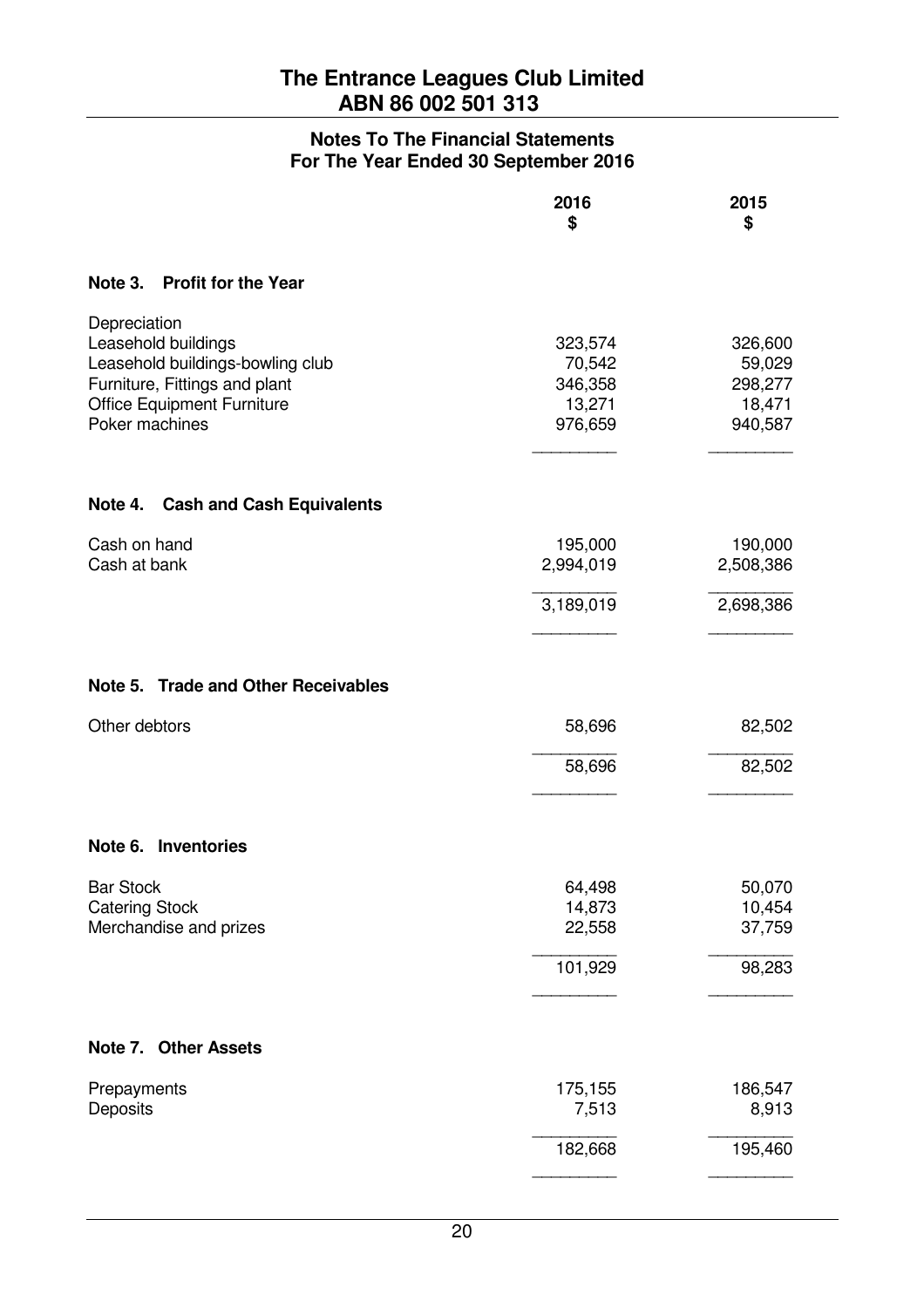|                                                                 | <b>Note</b> | 2016<br>\$                | 2015<br>\$                |
|-----------------------------------------------------------------|-------------|---------------------------|---------------------------|
| Note 8. Property, Plant and Equipment                           |             |                           |                           |
| Leasehold buildings - at cost<br>Less: Accumulated depreciation |             | 11,010,274<br>(3,962,398) | 10,991,806<br>(3,638,824) |
|                                                                 |             |                           |                           |
|                                                                 |             | 7,047,876                 | 7,352,982                 |
| Leasehold Buildings - Bowling Club                              |             |                           |                           |
| - at independent valuation<br>Less: Accumulated amortisation    | (a)         | 813,671<br>(391, 966)     | 751,265<br>(321, 424)     |
|                                                                 |             | 421,705                   | 429,841                   |
|                                                                 |             |                           |                           |
| Furniture, fittings & plant - at cost                           |             | 4,067,130                 | 3,842,780                 |
| Less: Accumulated depreciation                                  |             | (3,072,463)               | (2,761,313)               |
|                                                                 |             | 994,667                   | 1,081,467                 |
| Office equipment & furniture - at cost                          |             | 252,855                   | 246,699                   |
| Less: Accumulated depreciation                                  |             | (240, 368)                | (227,097)                 |
|                                                                 |             | 12,487                    | 19,602                    |
| Poker machines - at cost                                        |             | 6,000,603                 | 5,725,206                 |
| Less: Accumulated depreciation                                  |             | (4,560,437)               | (3,973,191)               |
|                                                                 |             | 1,440,166                 | 1,752,015                 |
| Plant, equipment & vehicles under lease                         |             | 123,495                   | 123,495                   |
| Less: Accumulated amortisation                                  |             | (123, 495)                | (123, 495)                |
|                                                                 |             |                           |                           |
| <b>Total Property, Plant and Equipment</b>                      |             | 9,916,901                 | 10,635,907                |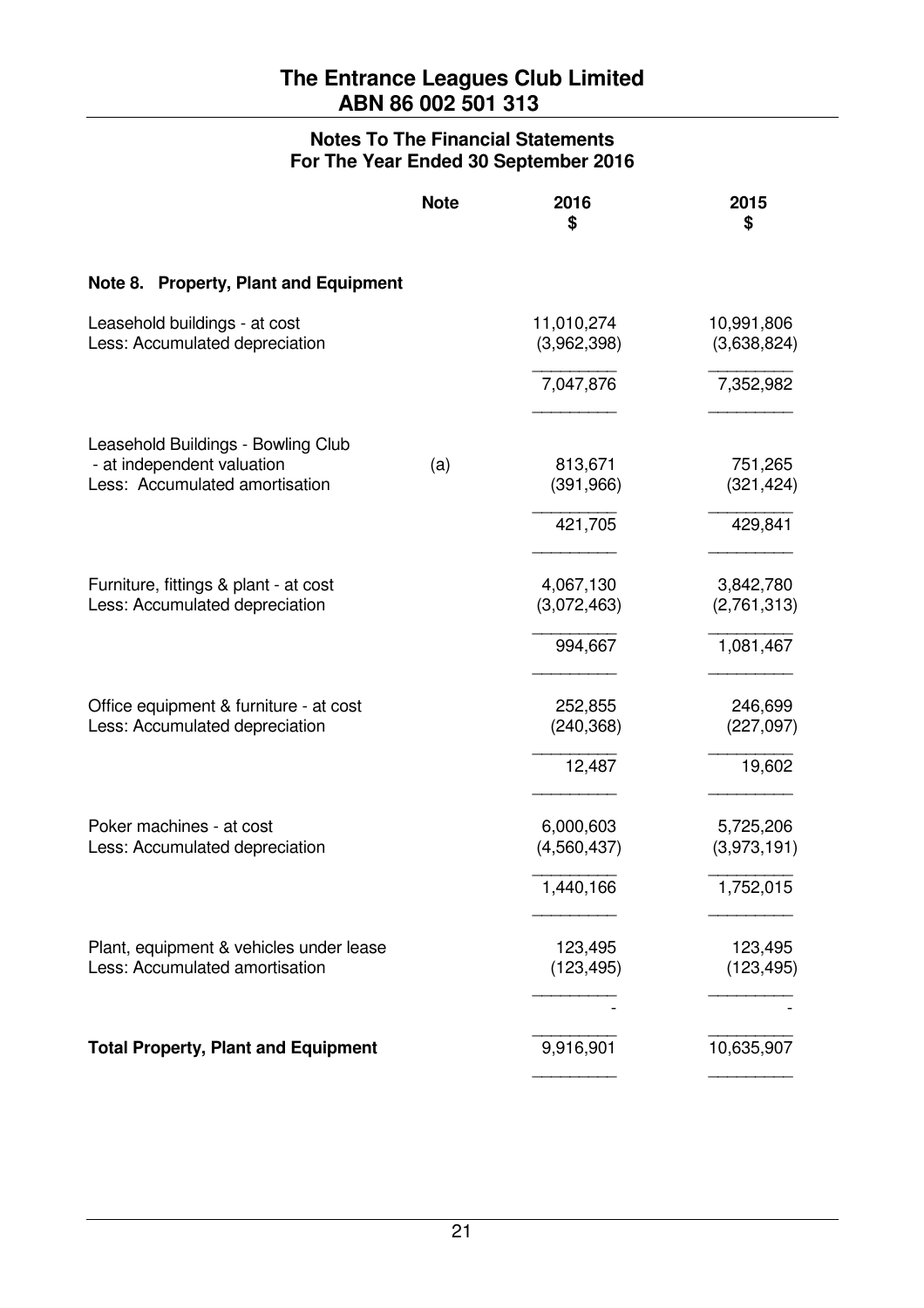| 2016   | 2015   |
|--------|--------|
| œ<br>D | æ<br>æ |

#### **Note 8. Property, Plant and Equipment (cont'd)**

(a) The valuation of The Golden Hind Women's Bowling Club leasehold buildings was based on the assessment of the current market value. The independent valuation on 7 September 2000 was carried out by Robertson & Robertson.

#### **Movements in Carrying Amounts**

Movement in the carrying amount for each class of property, plant and equipment between the beginning and the end of the current financial year.

|                    | Leasehold        | Leasehold      | Furniture, | Office      | Poker           | Total       |
|--------------------|------------------|----------------|------------|-------------|-----------------|-------------|
|                    | <b>Buildings</b> | Buildings -    | Fittings & | Equipment & | <b>Machines</b> |             |
|                    |                  | <b>Bowling</b> | Plant      | Furniture   |                 |             |
|                    |                  | Club           |            |             |                 |             |
| Balance at         |                  |                |            |             |                 |             |
| beginning of year  | 7,352,982        | 429,841        | 1,081,467  | 19,602      | 1,752,015       | 10,635,907  |
| Additions          | 18,468           | 62,406         | 259,558    | 6,156       | 673,140         | 1,019,728   |
| Disposals          | -                | -              |            |             | (8,330)         | (8,330)     |
| Depreciation       | (323, 574)       | (70, 542)      | (346, 358) | (13, 271)   | (976, 659)      | (1,730,404) |
| expense            |                  |                |            |             |                 |             |
| Carrying<br>amount |                  |                |            |             |                 |             |
| at the end of the  |                  |                |            |             |                 |             |
| year               | 7,047,876        | 421,705        | 994,667    | 12,487      | 1,440,166       | 9,916,901   |

#### **Note 9. Intangible assets**

| Poker machine entitlements                    | 172,190            | 172,190            |
|-----------------------------------------------|--------------------|--------------------|
| Note 10. Trade and other payables             |                    |                    |
| Current<br><b>Trade Creditors</b><br>Accruals | 281,032<br>525,329 | 133,651<br>335,250 |
|                                               | 806,361            | 468,901            |
|                                               |                    |                    |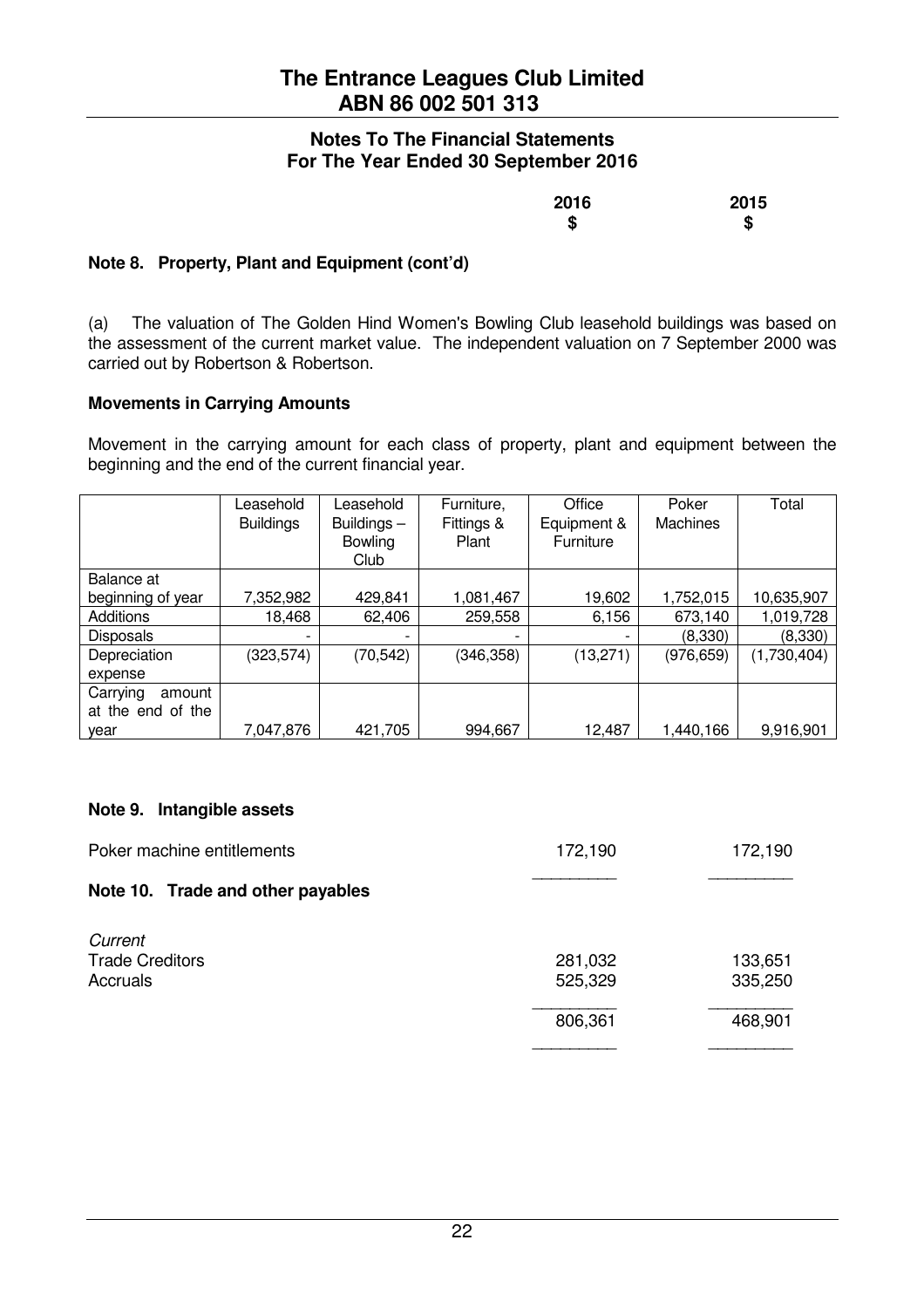|                          | <b>Note</b> | 2016<br>\$ | 2015<br>\$ |
|--------------------------|-------------|------------|------------|
| Note 11. Borrowings      |             |            |            |
| Current:<br>Secured:     |             |            |            |
| <b>Bill Facility</b>     | (i)         |            | 360,000    |
| Hire purchase            |             |            | 26,371     |
|                          |             |            | 386,371    |
| Non-Current:<br>Secured: |             |            |            |
| <b>Bill Facility</b>     | (i)         | 1,000      | 1,014,013  |
| Hire purchase            |             |            | 16,207     |
|                          |             | 1,000      | 1,030,220  |
|                          |             |            |            |

#### **Secured Liabilities:**

- (i) Secured by Registered First Mortgage over the Company's leased land and buildings, an equitable mortgage over the assets and undertakings of the Company and a letter of set-off over Term deposits.
- (ii) Effectively secured over the assets involved.

#### **Note 12. Provisions**

| Current             |         |         |
|---------------------|---------|---------|
| Annual leave        | 139,141 | 128,452 |
| Long Service Leave  | 202,179 | 183,016 |
|                     | 341,320 | 311,468 |
| <b>Non-Current</b>  |         |         |
| Long Service Leave  | 89,452  | 70,277  |
| <b>Annual Leave</b> | 69,647  | 51,494  |
|                     | 159,099 | 121,771 |
|                     |         |         |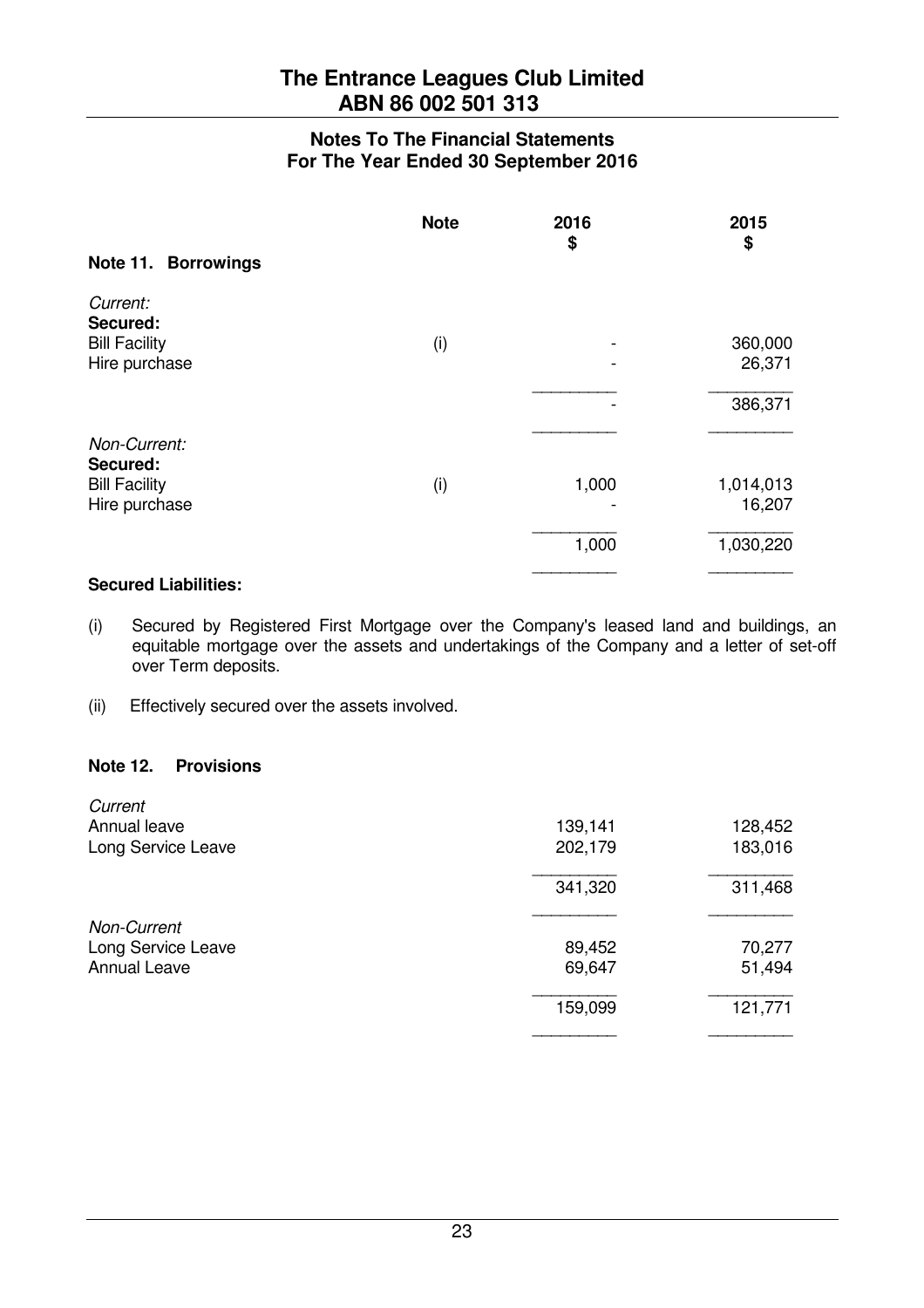|                                                         | 2016<br>\$ | 2015<br>\$ |
|---------------------------------------------------------|------------|------------|
| <b>Other Liabilities</b><br><b>Note 13.</b>             |            |            |
| Current<br>Members' subscriptions in advance            | 11,724     | 11,071     |
| <b>Non Current</b><br>Members' subscriptions in advance | 34,465     | 30,132     |
| Total                                                   | 46,189     | 41,203     |
|                                                         |            |            |

#### **Note 14. Financial Risk Management**

The carrying amounts for each category of financial instruments, measured in accordance with the accounting policies to these financial statements, are as follows:

#### **Financial assets**

| Cash and other equivalents<br>Trade and other receivables | 3,189,019<br>58,696 | 2,698,386<br>82,502 |
|-----------------------------------------------------------|---------------------|---------------------|
|                                                           | 3,247,715           | 2,780,888           |
| <b>Financial liabilities</b>                              |                     |                     |
| Financial liabilities at amortised cost:                  |                     |                     |
| -Trade and other payables                                 | 806,361             | 468,901             |
| -Borrowings                                               | 1,000               | 1,416,591           |
|                                                           | 807,361             | 1,885,492           |
|                                                           |                     |                     |
| Note15.<br><b>Key Management Personnel Disclosures</b>    |                     |                     |
| Key management personnel compensation                     | 544,690             | 534,283             |

#### **Note 16. Related Party Transactions**

 The directors also purchased goods from the company on the same terms and conditions available to the company's employees, members and guests.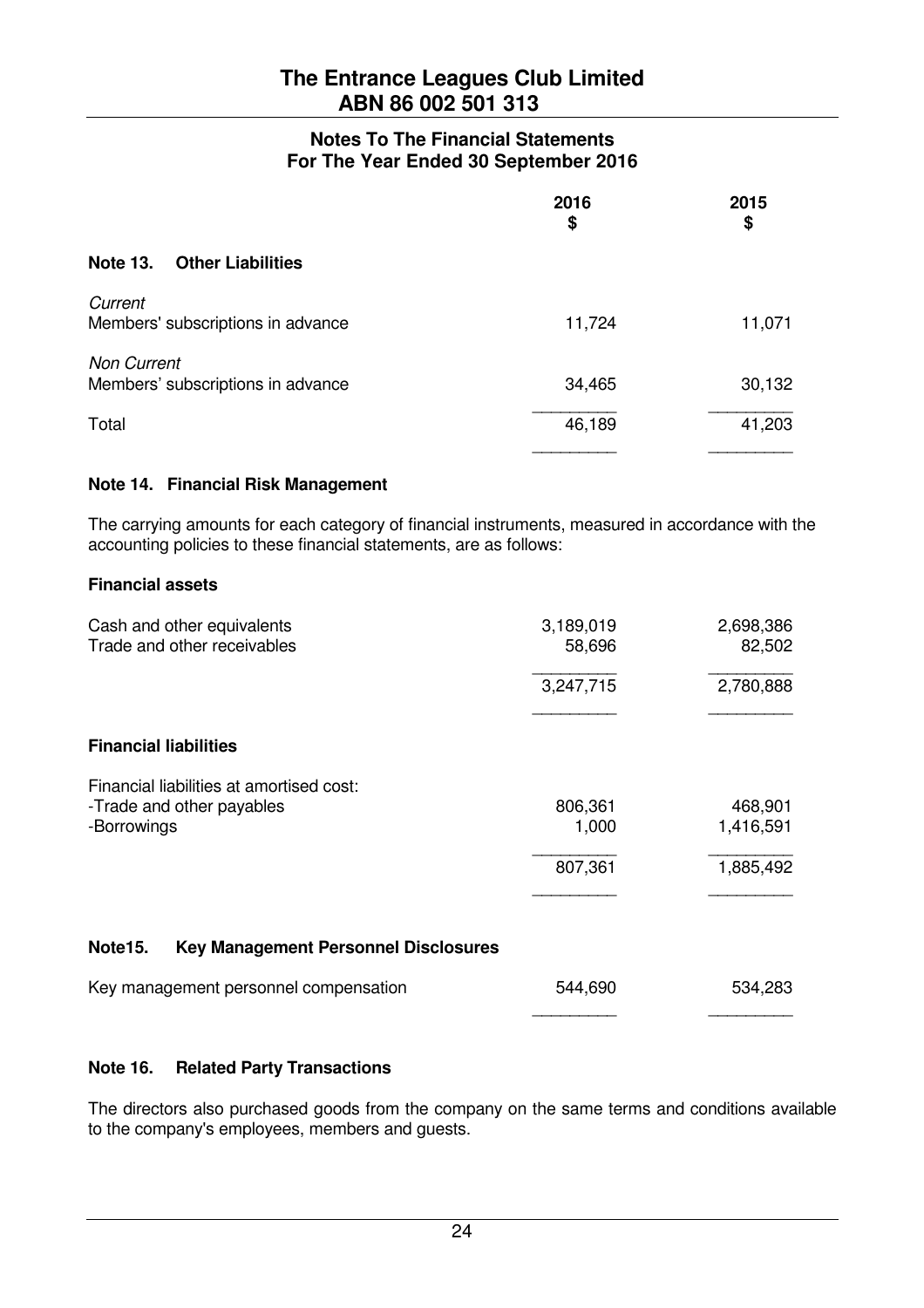|                         |                                                                                                                                                                                                       | 2016<br>\$ | 2015<br>\$ |
|-------------------------|-------------------------------------------------------------------------------------------------------------------------------------------------------------------------------------------------------|------------|------------|
| <b>Note 17.</b>         | <b>Operating Lease Commitments</b>                                                                                                                                                                    |            |            |
|                         | Non-cancellable operating leases contracted<br>for but not capitalised in the financial statements payable                                                                                            |            |            |
| - not later than 1 year |                                                                                                                                                                                                       | 177,115    | 164,560    |
|                         | - later than 1 year but not later than 5 years                                                                                                                                                        | 708,460    | 658,240    |
|                         | - later than 5 years but not later than 10 years                                                                                                                                                      | 838,235    | 822,800    |
|                         |                                                                                                                                                                                                       | 1,723,810  | 1,645,600  |
|                         | Note 18. Cash Flow Information                                                                                                                                                                        |            |            |
| (a)                     | <b>Cash and Cash Equivalents</b><br>Cash at the end of the financial year as shown in the<br>statement of cash flows is reconciled to the items in<br>the statement of financial position as follows: |            |            |
| Cash on hand            |                                                                                                                                                                                                       | 195,000    | 190,000    |
| Cash at bank            |                                                                                                                                                                                                       | 2,994,019  | 2,508,386  |
|                         |                                                                                                                                                                                                       | 3,189,019  | 2,698,386  |
| (b)                     | <b>Reconciliation of Cash Flow from Operations</b><br>with Operating Profit after Income Tax                                                                                                          |            |            |
|                         | Operating profit after Income Tax<br>Non-cash flows in operating profit                                                                                                                               | 744,640    | 1,186,274  |
| Amortisation            |                                                                                                                                                                                                       | 70,542     | 59,029     |
| Depreciation            |                                                                                                                                                                                                       | 1,659,862  | 1,583,935  |
|                         | Profit on sale of non-current assets                                                                                                                                                                  | (90, 290)  | (199, 687) |
|                         | Changes in assets and liabilities                                                                                                                                                                     |            |            |
|                         | Decrease in trade and other receivables                                                                                                                                                               | 23,806     | 53,265     |
|                         | Increase in inventories                                                                                                                                                                               | (3,646)    | (9, 174)   |
|                         | Increase in other assets                                                                                                                                                                              | 12,792     | (16, 725)  |
|                         | Decrease in trade and other payables                                                                                                                                                                  | 337,460    | (312,500)  |
|                         | Increase in other liabilities                                                                                                                                                                         | 4,986      | 1,551      |
|                         | Decrease in provisions                                                                                                                                                                                | 67,180     | (24, 863)  |
|                         | <b>Cash Flows from Operations</b>                                                                                                                                                                     | 2,827,332  | 2,321,105  |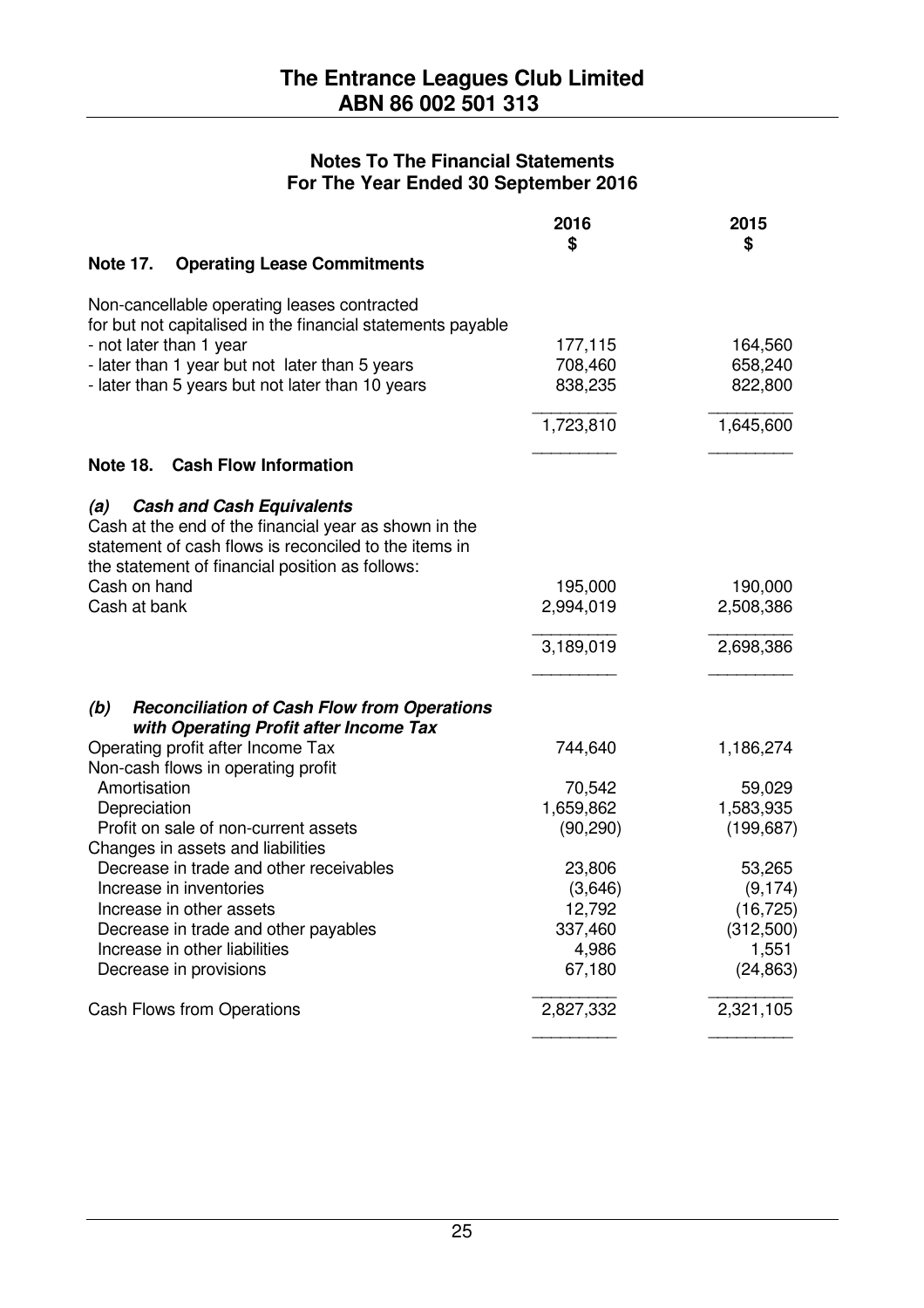#### **Directors' Declaration For The Financial Year Ended 30 September 2016**

In accordance with a resolution of the directors of The Entrance Leagues Club (Reduced Disclosure Requirements) Limited, the directors of the company declare that:

- 1. The financial statements and notes, as set out on pages 9 to 30, are in accordance with the Corporations Act 2001:
	- (a) comply with Australian Accounting Standards- Reduced Disclosure Requirements; and
	- (b) give a true and fair view of the financial position as at 30 September 2016 and of its performance for the year ended on that date.
- 2. In the directors' opinion, there are reasonable grounds to believe that the company will be able to pay its debts as and when they become due and payable.

V P Mitchell M J Bates<br>
Director **Director Director Director** 

BATEAU BAY NSW

Dated: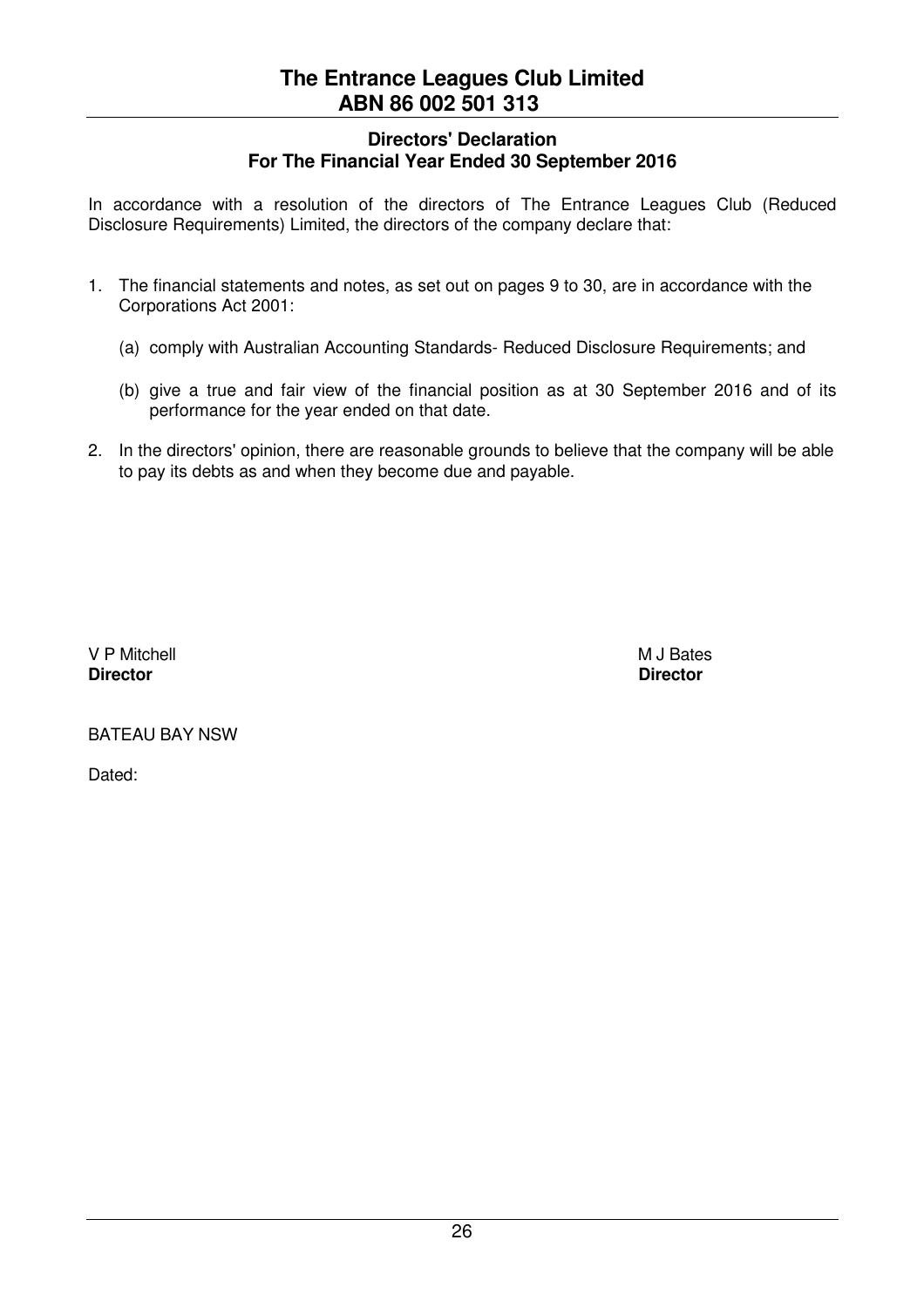#### **Independent Auditor's Report to the Members Of The Entrance Leagues Club Limited**

#### **Report on the Financial Report**

We have audited the accompanying financial report of The Entrance Leagues Club Limited (the company), which comprises the statement of financial position as at 30 September 2016, statement of comprehensive income, statement of changes in equity and statement of cash flows for the year then ended, notes comprising a summary of significant accounting policies and other explanatory information, and the directors' declaration.

#### **Directors' Responsibility for the Financial Report**

The directors of the company are responsible for the preparation of the financial report that gives a true and fair view in accordance with Australian Accounting Standards and the Corporations Act 2001 and for such internal control as the directors determine is necessary to enable the preparation of the financial report that is free from material misstatement, whether due to fraud or error.

#### **Auditor's Responsibility**

Our responsibility is to express an opinion on the financial report based on our audit. We conducted our audit in accordance with Australian Auditing Standards. Those standards require that we comply with relevant ethical requirements relating to audit engagements and plan and perform the audit to obtain reasonable assurance whether the financial report is free from material misstatement.

An audit involves performing procedures to obtain audit evidence about the amounts and disclosures in the financial report. The procedures selected depend on the auditor's judgment, including the assessment of the risks of material misstatement of the financial report, whether due to fraud or error. In making those risk assessments, the auditor considers internal control relevant to the entity's preparation of the financial report that gives true and fair view in order to design audit procedures that are appropriate in the circumstances, but not for the purpose of expressing an opinion on the effectiveness of the entity's internal control. An audit also includes evaluating the appropriateness of accounting policies used and the reasonableness of accounting estimates made by the directors, as well as evaluating the overall presentation of the financial report.

We believe that the audit evidence we have obtained is sufficient and appropriate to provide a basis for our audit opinion.

#### **Independence**

In conducting our audit, we have complied with the independence requirements of Australian professional and ethical pronouncements and the Corporations Act 2001. We confirm that the independence declaration required by the Corporation Act 2001, which has been given to the directors of The Entrance Leagues Club Limited, would be in the same terms if given to the directors as at the time of the auditors report.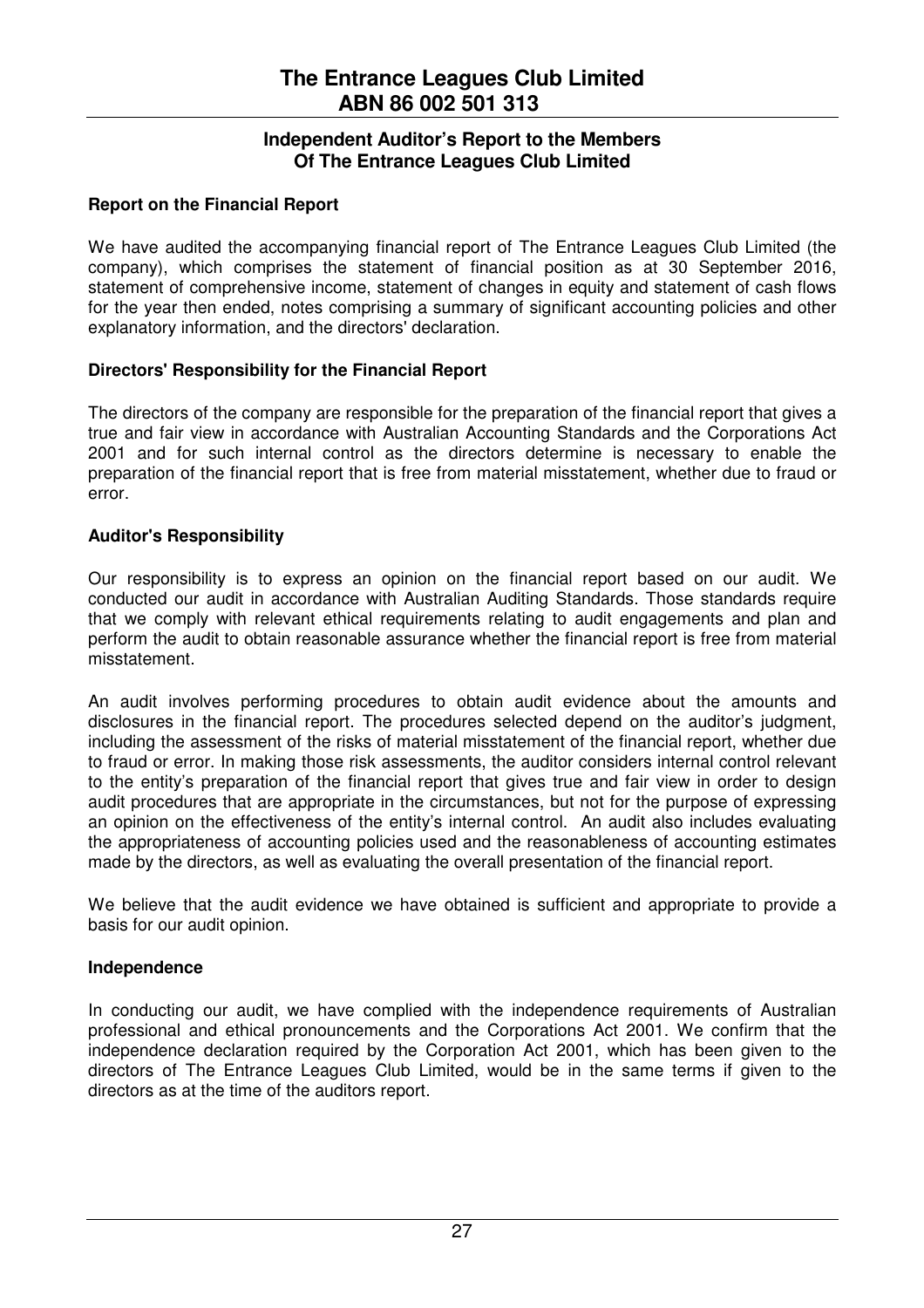#### **Independent Auditor's Report To The Members Of The Entrance Leagues Club Limited**

#### **Opinion**

In our opinion the financial report of The Entrance Leagues Club Limited is in accordance with the Corporations Act 2001, including:

- (i) giving a true and fair view of the company's financial position as at 30 September 2016 and of its performance for the year ended on that date; and
- (ii) complying with Australian Accounting Standards-Reduced Disclosure Requirements and the Corporations Regulations 2001.

#### **FORTUNITY ASSURANCE**

T R Davidson **Partner** 

ERINA NSW 2250

Dated: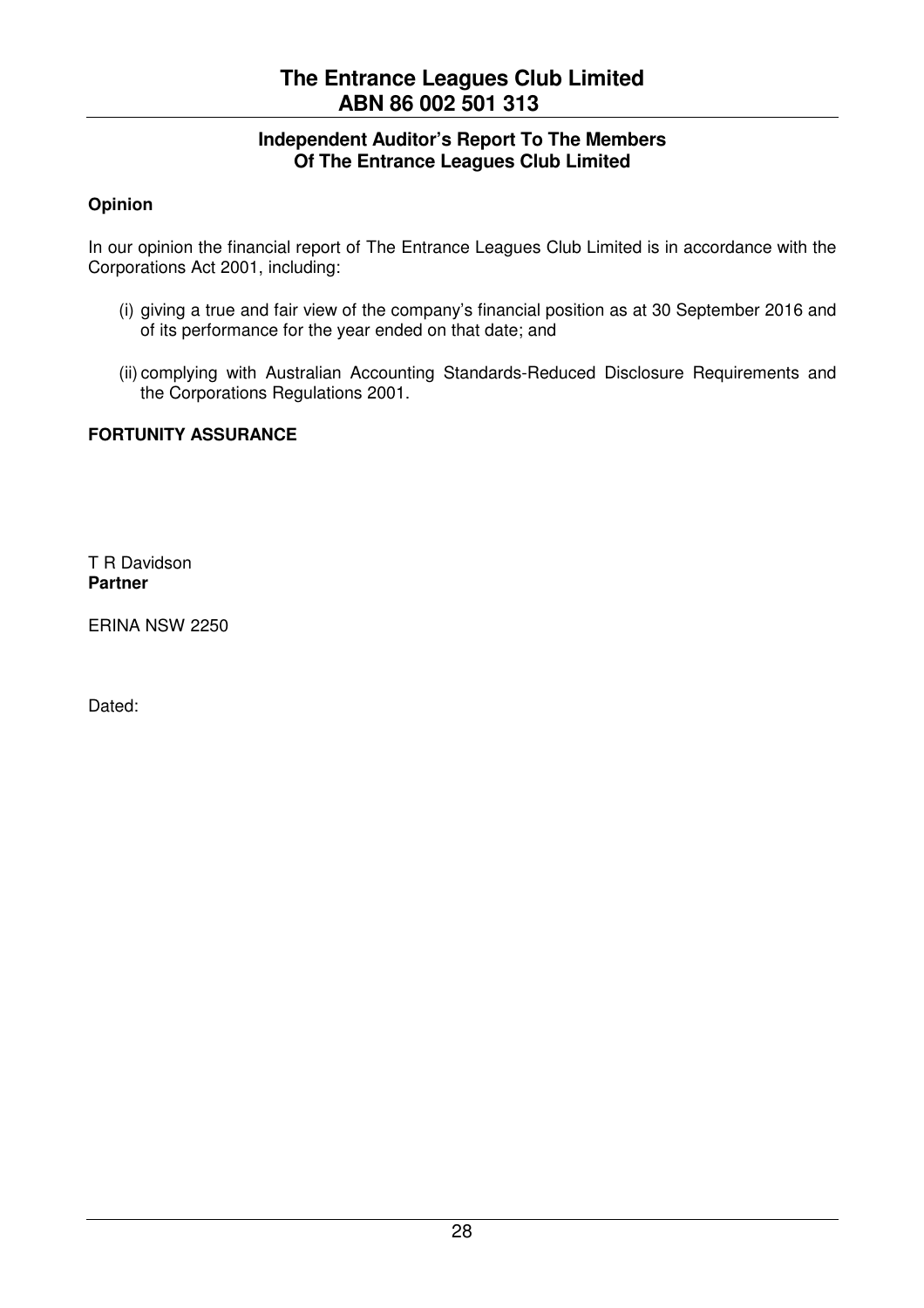#### **Additional Financial Information Profit And Loss Statement For The Year Ended 30 September 2016**

|                                       | 2016       | 2015       |
|---------------------------------------|------------|------------|
|                                       | \$         | \$         |
| <b>Income</b>                         |            |            |
| Net profit from bar trading           | 871,187    | 997,996    |
| Net profit from poker machine trading | 4,724,474  | 4,967,067  |
| Net profit from catering trading      | 157,758    | 78,078     |
| Net profit from Keno trading          | 70,855     | 84,467     |
| Net loss from TAB trading             | (84, 570)  | (83,909)   |
| Net cost of promotions                | (520, 812) | (461, 478) |
| Commission received                   | 122,201    | 116,545    |
| Interest received                     | 28,980     | 37,856     |
| Member subscriptions                  | 39,524     | 37,757     |
| Telephone receipts                    | 307        | 677        |
| <b>Courtesy Bus</b>                   | 26,261     | 31,523     |
| Sundry income                         | 62,584     | 13,789     |
| Profit on sale of fixed assets        | 5,000      | 12,196     |
|                                       | 5,503,749  | 5,832,564  |
|                                       |            |            |
| <b>Less: Expenses</b>                 |            |            |
| Advertising                           | 44,165     | 22,975     |
| Amortisation                          | 70,542     | 59,029     |
| Auditors remuneration                 | 27,162     | 27,391     |
| Bank charges                          | 17,158     | 12,055     |
| Cleaning materials                    | 16,900     | 20,601     |
| <b>Cleaning contractors</b>           | 160,507    | 159,925    |
| Computer expenses                     | 44,480     | 56,978     |
| <b>Consultant fees</b>                | 3,594      | 1,750      |
| Courtesy bus                          | 170,555    | 181,240    |
| Depreciation                          | 683,204    | 643,394    |
| Directors expenses                    | 8,588      | 9,758      |
| Donations                             | 68,722     | 57,266     |
| Entertainment                         | 2,643      | 2,022      |
| Finance costs                         | 1,650      | 10,073     |
| First aid                             | 139        | 365        |
| Floral arrangements                   | 2,210      | 4,048      |
| <b>Fringe Benefits Tax</b>            | 10,587     | 8,859      |
| Insurance                             | 157,407    | 156,153    |
| Indoor plants                         | 10,665     | 10,905     |
| Interest                              | 43,037     | 48,204     |
| Legal Fees                            | 7,525      | 10,393     |
| Licences, permits & fees              | 46,492     | 42,263     |
| Light, power & fuel                   | 220,732    | 238,068    |
| Membership costs & promotions         | 199,408    | 212,611    |
| Members entertainment                 | 83,025     | 84,054     |
| Motor vehicle expenses                | 18,720     | 22,667     |
| Newspapers & periodicals              | 6,828      | 7,041      |
| Payroll Tax                           | 166,049    | 162,461    |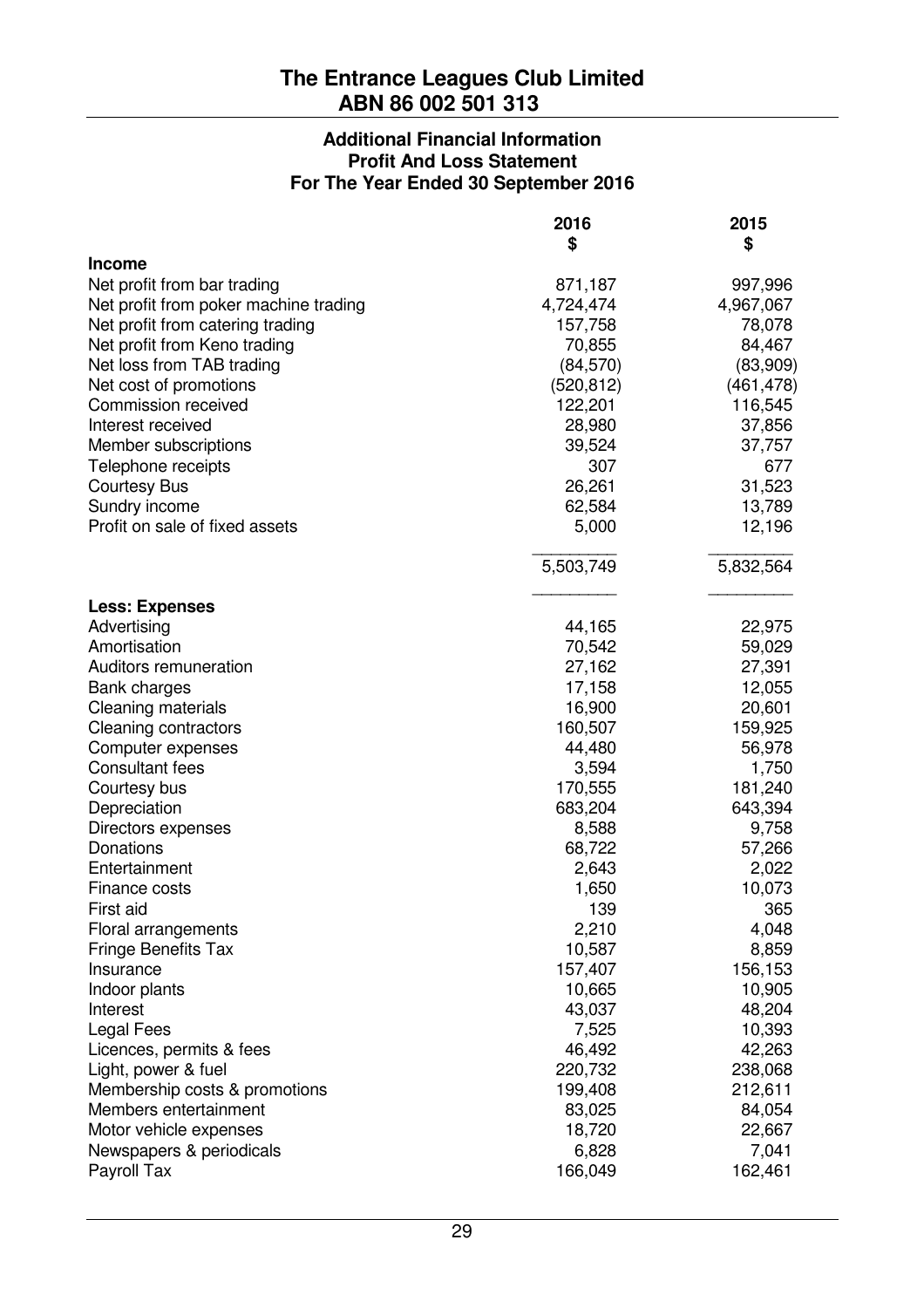#### **Additional Financial Information Profit And Loss Statement For The Year Ended 30 September 2016**

|                                                                      | 2016       | 2015       |
|----------------------------------------------------------------------|------------|------------|
|                                                                      | \$         | \$         |
| Expenses (cont'd)                                                    |            |            |
| Printing, postage & stationery                                       | 47,782     | 44,530     |
| Rates & taxes                                                        | 43,649     | 42,292     |
| Rent                                                                 | 104,518    | 102,485    |
| Repairs & maintenance                                                | 118,742    | 117,786    |
| Security                                                             | 149,601    | 139,687    |
| Staff recruitment & training                                         | 5,955      | 3,883      |
| Sporting sponsorship                                                 | 92,880     | 82,031     |
| <b>Staff amenities</b>                                               | 1,170      | 1,161      |
| Subscriptions                                                        | 19,727     | 19,203     |
| Sundry expenses                                                      | 35,597     | 29,447     |
| Seminars & conferences                                               | 13,258     | 6,177      |
| Telephone                                                            | 17,182     | 17,543     |
| Uniforms                                                             | 6,408      | 8,804      |
| Wages & associated costs                                             | 1,469,937  | 1,383,737  |
| Waste removal                                                        | 34,994     | 34,930     |
|                                                                      | 4,454,094  | 4,306,245  |
| Net trading profit for the financial year                            | 1,049,655  | 1,526,319  |
| Add/(less) Football Committee                                        | (196, 349) | (225, 773) |
| <b>Bowling Club</b>                                                  | (108, 666) | (114, 272) |
| Net profit for the year<br>Retained earnings at the beginning of the | 744,640    | 1,186,274  |
| financial year                                                       | 11,522,794 | 10,336,520 |
| Retained earnings at the end of the<br>financial year                | 12,267,434 | 11,522,794 |
|                                                                      |            |            |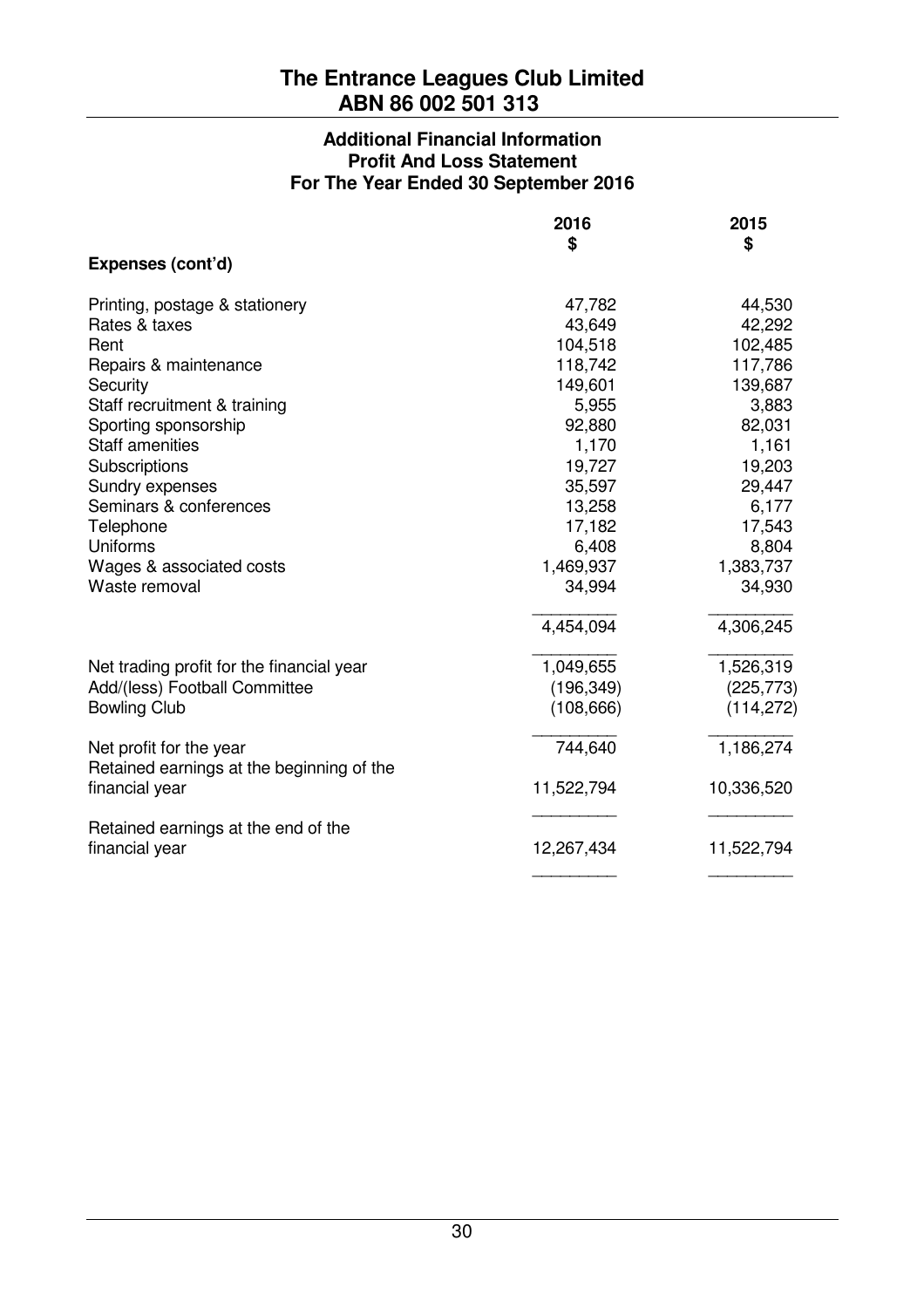#### **Additional Financial Information Bar Trading Statement For The Year Ended 30 September 2016**

|                           | 2016<br>\$ | 2015<br>\$ |
|---------------------------|------------|------------|
| Income                    |            |            |
| <b>Sales</b>              | 2,770,604  | 2,897,406  |
| Opening stock             | 50,070     | 51,210     |
| Purchases                 | 1,200,711  | 1226,207   |
|                           | 1,250,781  | 1,277,417  |
| Closing stock             | 64,498     | 50,070     |
| Cost of goods sold        | 1,186,283  | 1,227,347  |
| Gross profit              | 1,584,321  | 1,670,059  |
| Gross profit percentage   | 57.2%      | 57.6%      |
| <b>Less: Expenses</b>     |            |            |
| Freight                   | 21,333     | 21,893     |
| Glasses & coasters        | 15,748     | 13,158     |
| Promotions - Bonus Points | 22,278     |            |
| Repairs & maintenance     | 10,361     | 12,647     |
| Wages & associated costs  | 643,414    | 624,365    |
|                           | 713,134    | 672,063    |
| Net bar trading profit    | 871,187    | 997,996    |
|                           |            |            |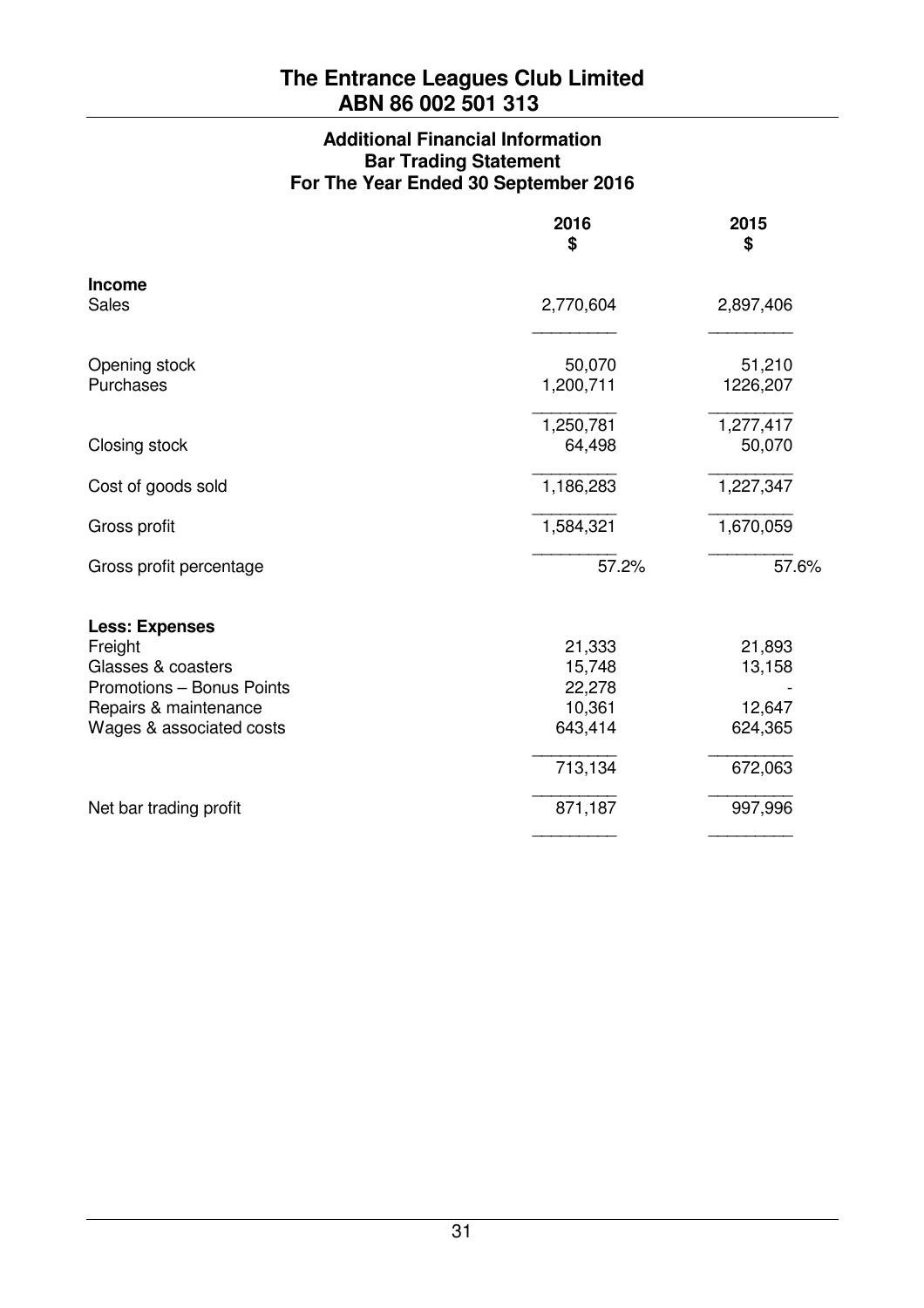#### **Additional Financial Information Poker Machine Trading Statement For The Year Ended 30 September 2016**

|                                  | 2016<br>\$ | 2015<br>\$ |
|----------------------------------|------------|------------|
| <b>Income</b>                    |            |            |
| Net clearances                   | 7,908,917  | 8,072,891  |
| Government GST Subsidy           | 17,180     | 17,180     |
| Profit/loss on disposal          | 85,290     | 187,491    |
|                                  | 8,011,387  | 8,277,562  |
| <b>Less: Expense</b>             |            |            |
| Central monitoring               | 79,454     | 76,199     |
| Depreciation                     | 976,659    | 940,574    |
| Poker machine duty               | 1,643,752  | 1,672,010  |
| Promotions                       | 83,207     | 118,809    |
| Repairs & maintenance            | 67,718     | 65,625     |
| Wages & associated costs         | 392,665    | 385,901    |
| Members amenities                | 8,418      | 10,597     |
| Maxgaming                        | 35,040     | 40,780     |
|                                  | 3,286,913  | 3,310,495  |
| Net poker machine trading profit | 4,724,474  | 4,967,067  |
|                                  |            |            |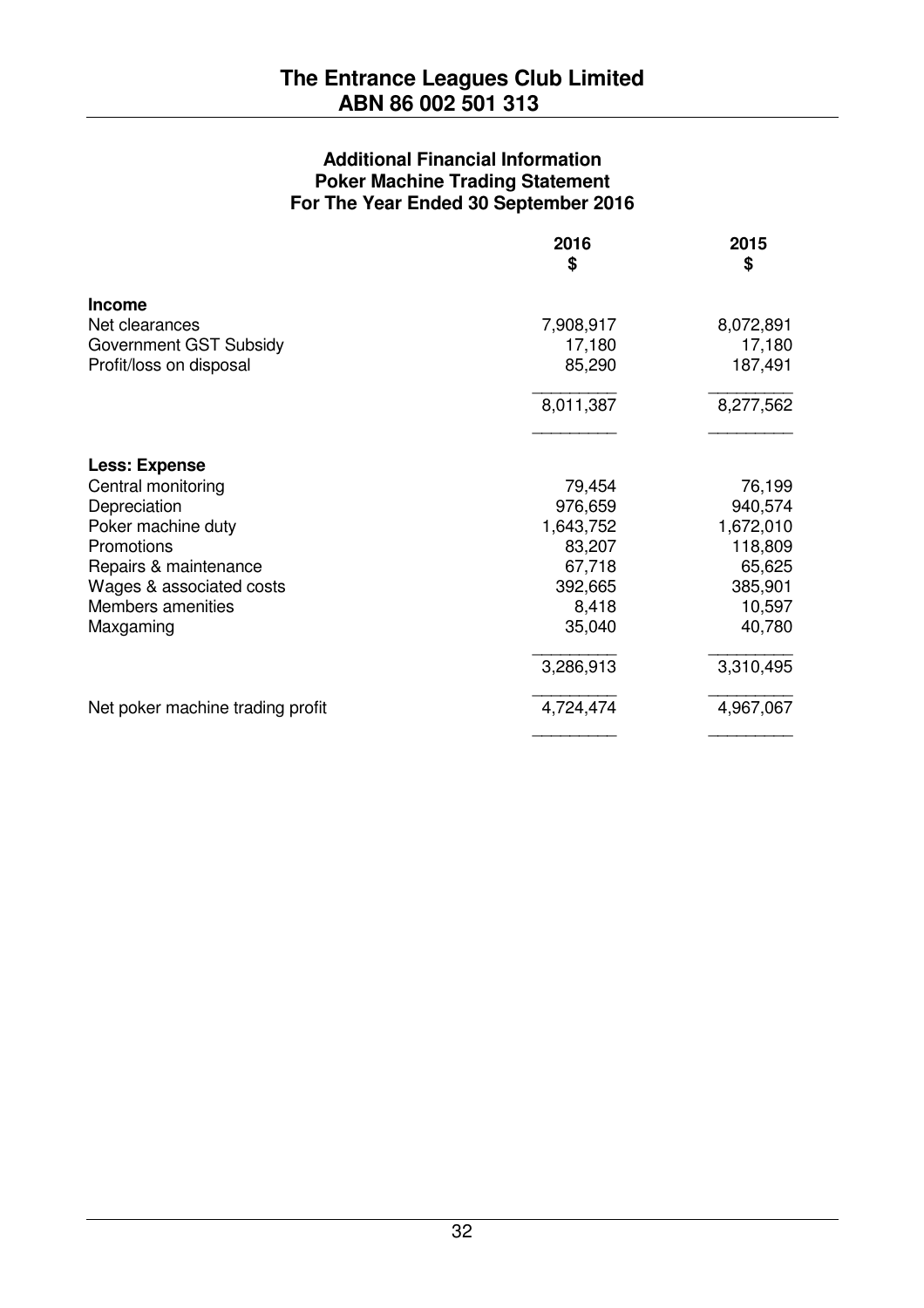#### **Additional Financial Information Promotions and Entertainment Trading Statement For The Year Ended 30 September 2016**

|                           | 2016<br>\$ | 2015<br>\$ |
|---------------------------|------------|------------|
| <b>Income</b>             |            |            |
| <b>Bingo</b>              | 57,415     | 57,791     |
| <b>Functions</b>          | 30,321     | 40,477     |
| Market nights and raffles | 266,362    | 253,199    |
|                           | 354,098    | 351,467    |
| <b>Less: Expenses</b>     |            |            |
| <b>APRA</b> licence       | 8,166      | 9,690      |
| Artists                   | 41,082     | 43,013     |
| <b>Bar Subsidy</b>        |            | 9,972      |
| Bingo cards & prizes      | 98,872     | 104,905    |
| <b>Catering Subsidy</b>   | 52,038     | 31,033     |
| <b>Functions</b>          | 10,224     | 20,446     |
| Hire of equipment         | 45,797     | 44,392     |
| Market nights & raffles   | 338,844    | 305,675    |
| Printing & stationery     | 1,788      | 3,474      |
| Promotions                | 197,631    | 151,328    |
| Wages & associated costs  | 80,468     | 89,017     |
|                           | 874,910    | 812,945    |
| Net cost of promotions    | (520, 812) | (461, 478) |
|                           |            |            |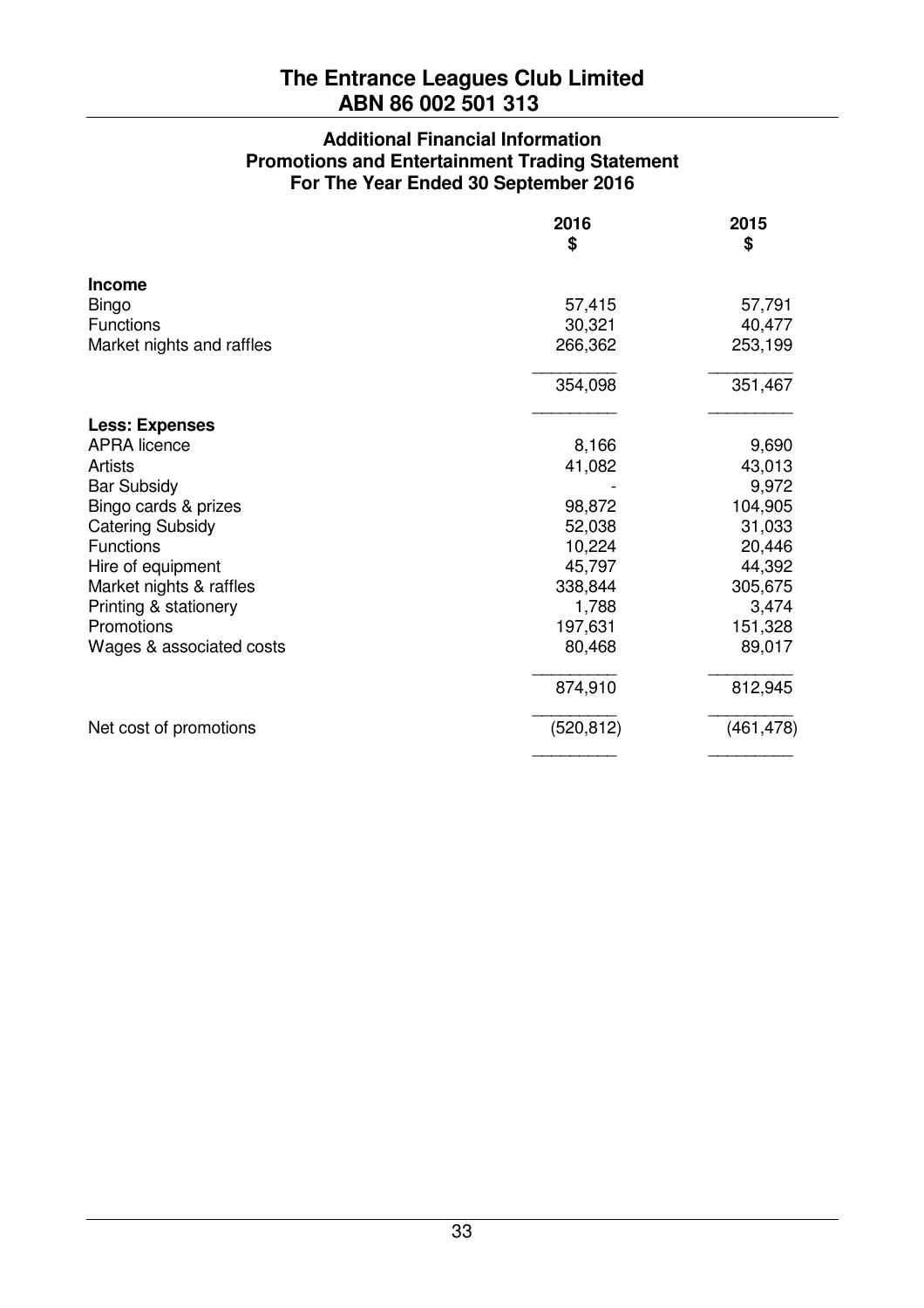#### **Additional Financial Information Keno Trading Statement For The Year Ended 30 September 2016**

|                          | 2016<br>\$                   | 2015<br>\$ |
|--------------------------|------------------------------|------------|
| <b>Income</b>            |                              |            |
| Commission received      | 161,909                      | 171,381    |
| <b>Less: Expenses</b>    |                              |            |
| Operating costs          | 11,238                       | 9,798      |
| Promotions               | 912                          | 194        |
| Overs/Unders             | 189                          | 589        |
| Wages & associated costs | 78,715                       | 76,333     |
|                          | 91,054                       | 86,914     |
| Net Keno trading profit  | 70,855                       | 84,467     |
|                          | <b>TAB Trading Statement</b> |            |
| <b>Income</b>            |                              |            |
| Commission received      | 90,423                       | 93,470     |
| <b>Less: Expenses</b>    |                              |            |
| Operating costs          | 15,780                       | 18,817     |
| Promotions               | 3,710                        | 4,598      |
| <b>Sky Channel</b>       | 30,032                       | 30,682     |
| Overs/Unders             | 2,377                        | 2,376      |
| Wages & associated costs | 123,094                      | 120,906    |
|                          | 174,993                      | 177,379    |
| Net TAB trading loss     | (84, 570)                    | (83,909)   |

 $\overline{\phantom{a}}$  , where  $\overline{\phantom{a}}$  , where  $\overline{\phantom{a}}$  , where  $\overline{\phantom{a}}$  , where  $\overline{\phantom{a}}$  , where  $\overline{\phantom{a}}$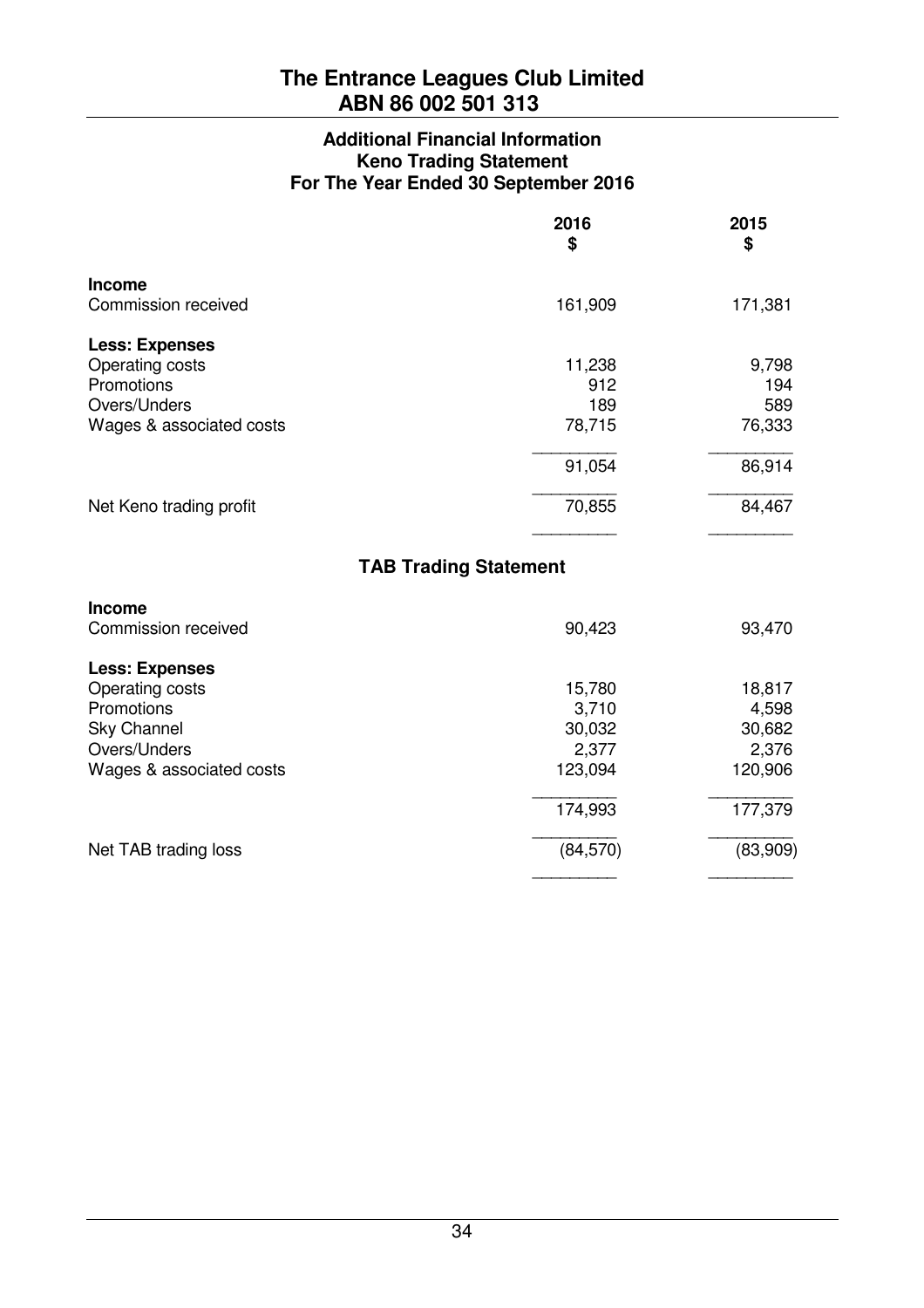#### **Additional Financial Information Catering Trading Statement For The Year Ended 30 September 2016**

|                                           | 2016<br>\$       | 2015<br>\$ |
|-------------------------------------------|------------------|------------|
| <b>Income</b>                             |                  |            |
| <b>Sales</b>                              | 2,001,985        | 1,784,439  |
| Opening stock                             | 10,454           | 11,823     |
| Purchases                                 | 812,530          | 769,245    |
|                                           | 822,984          | 781,068    |
| <b>Closing Stock</b>                      | 14,873           | 10,454     |
| Cost of goods sold                        | 808,111          | 770,614    |
| Gross profit                              | 1,193,874        | 1,013,825  |
| Gross profit percentage                   | 59.6%            | 56.8%      |
| <b>Less: Expenses</b>                     |                  |            |
| Cost of functions                         | 508              | 613        |
| Equipment                                 | 7,079            | 8,378      |
| Linen hire                                | 14,555           | 14,987     |
| Promotions - Bonus Points<br>Replacements | 12,498<br>18,661 | 17,765     |
| Cleaning costs                            | 14,571           | 14,822     |
| Wages and associated costs                | 968,244          | 879,182    |
|                                           | 1,036,116        | 935,747    |
| Net catering trading profit (loss)        | 157,758          | 78,078     |
|                                           |                  |            |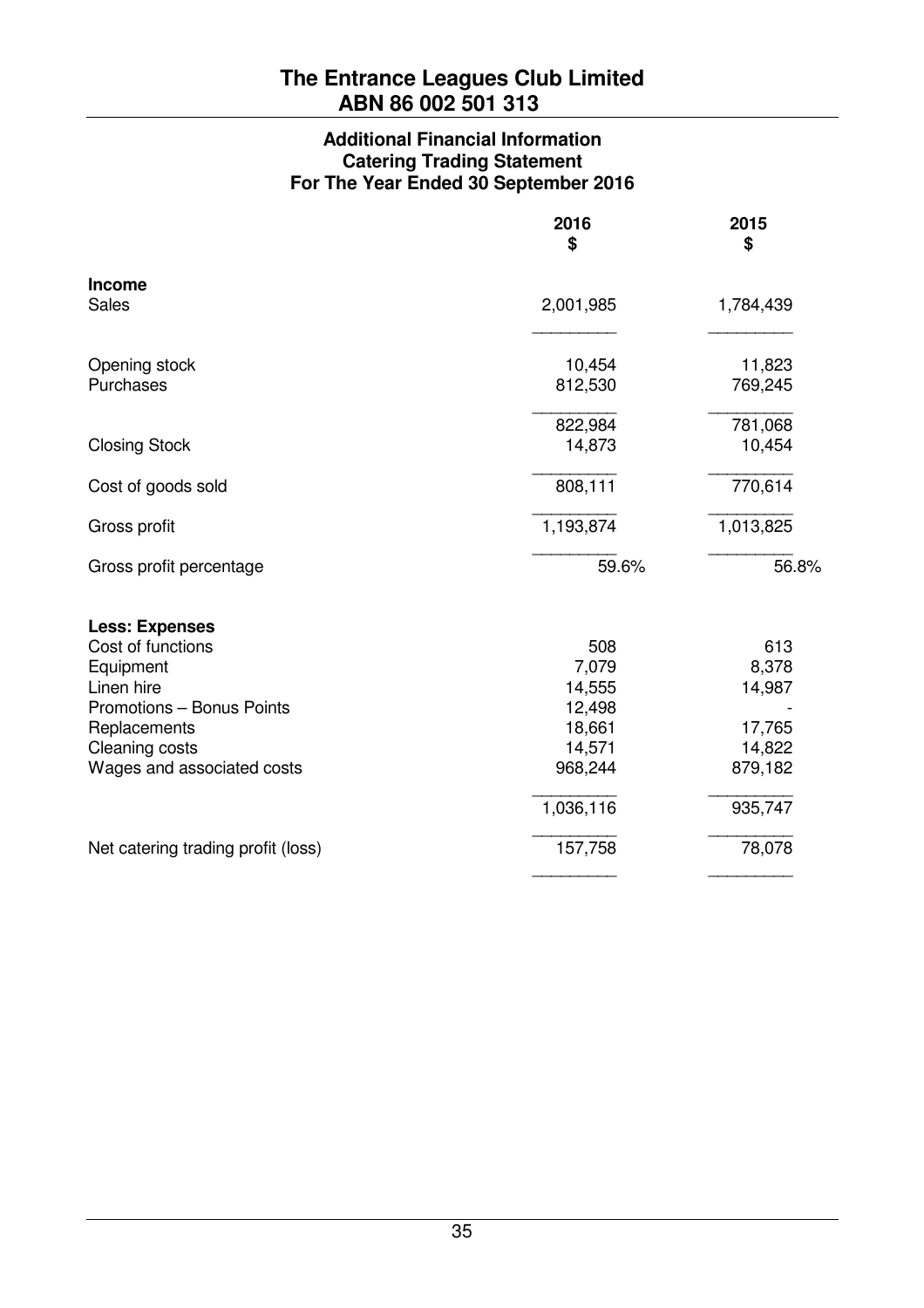#### **Additional Financial Information Football Committee Trading Statement For The Year Ended 30 September 2016**

|                                            | 2016<br>\$ | 2015<br>\$ |
|--------------------------------------------|------------|------------|
| <b>Income</b>                              |            |            |
| Players Insurance, Fees & Registration     | 7,880      | 12,992     |
| Canteen & Gate Receipts                    | 29,153     | 31,394     |
| Raffle                                     | 15,965     | 13,549     |
| Sponsorships                               | 193,793    | 185,908    |
| <b>Functions</b>                           | 18,545     | 17,842     |
| Sundry Income                              | 5,477      | 3,321      |
| Sales - Beer                               | 12,874     | 22,289     |
| <b>Competition Receipts</b>                | 2,045      | 6,364      |
|                                            | 285,732    | 293,659    |
|                                            |            |            |
| <b>Less: Expenses</b>                      |            |            |
| Advertising                                | 2,373      | 1,281      |
| <b>Beer Purchases</b>                      | 11,769     | 14,789     |
| <b>Canteen Purchases</b>                   | 9,410      | 13,933     |
| Coaching Aids/Strapping                    | 24,449     | 15,100     |
| <b>Coaching Fees</b>                       | 24,093     | 25,951     |
| <b>Cost of Functions</b>                   | 26,719     | 32,403     |
| Donations                                  |            | 364        |
| First Aid & Medical                        | 24,579     | 31,026     |
| <b>Football Merchandise</b>                | 3,500      | 2,907      |
| <b>Ground Fees</b>                         | 3,876      | 3,960      |
| Ground Repairs & Maintenance               | 3,221      | 4,131      |
| Motor Vehicle Expenses                     | 937        | 871        |
| <b>Players Fees &amp; Associated Costs</b> | 231,271    | 255,199    |
| Players Insurance & Registration           | 1,463      | 10,028     |
| Photos & Video Costs                       | 11,323     | 10,110     |
| Printing & Stationery                      |            | 727        |
| <b>Raffle Expenses</b>                     | 5,920      | 4,962      |
| <b>Referee Fees</b>                        | 9,365      | 7,650      |
| Security & Bar Staff                       | 4,749      | 4,761      |
| Sponsorship & Scholarship                  | 16,021     | 21,201     |
| Sundry                                     | 3,784      | 1,817      |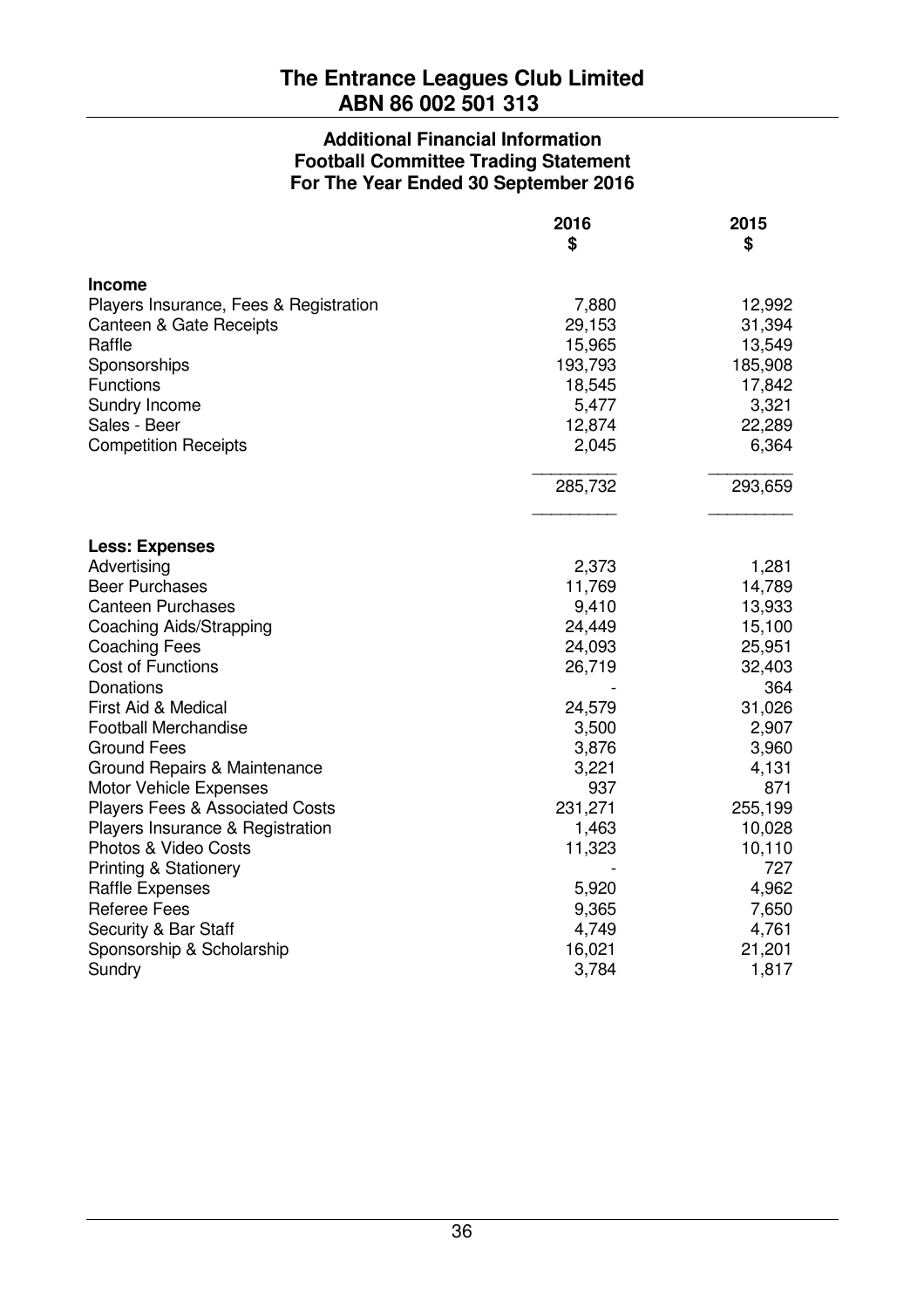#### **Additional Financial Information Football Committee Trading Statement For The Year Ended 30 September 2016**

|                            | 2016<br>\$ | 2015<br>\$ |
|----------------------------|------------|------------|
| Expenses (cont'd)          |            |            |
| Telephone                  |            | 1,100      |
| Training & Equipment       | 543        | 1,599      |
| Trophies & Awards          | 8,439      | 27,899     |
| <b>Travelling Expenses</b> | 4,546      | 909        |
| Uniforms & Laundry         | 49,731     | 24,754     |
|                            | 482,081    | 519,432    |
| Net cost of football       | (196, 349) | (225, 773) |
|                            |            |            |